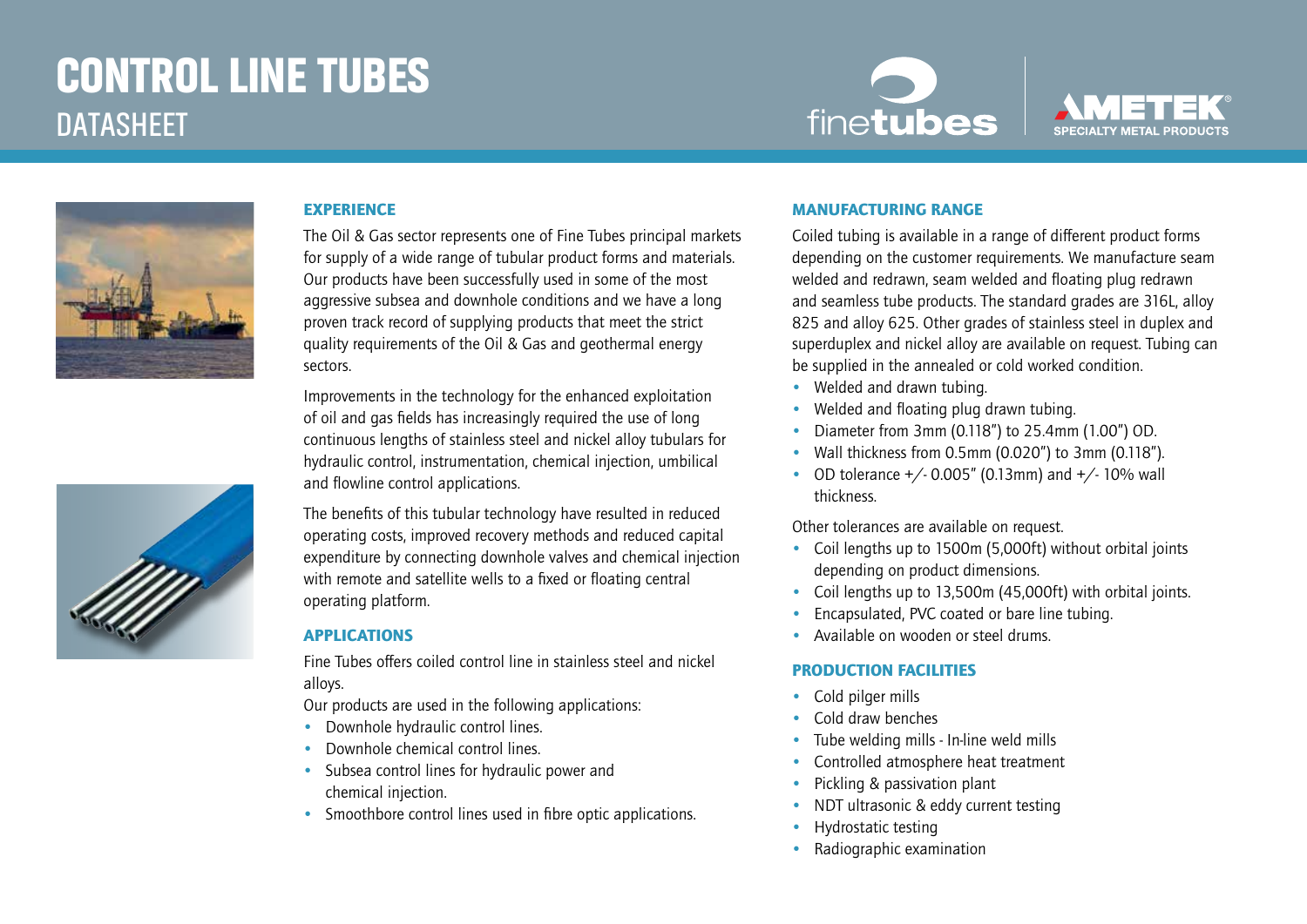







# CONTROL LINE PRODUCT FORMS

Types of tubing

Long coils of tubing can be manufactured in four main forms:

- **Seamless** in which a billet of metal is extruded into a tube and drawn to final size.
- **Welded** $*$  made by forming a strip of material into a tube and welding the seam. Some local cold work on the weld may also be applied by calibrating rolls.
- Welded & Sunk after being welded the tube is drawn through a die to homogenise the seam weld.
- Welded & Floating Plug Drawn after being welded the tube is drawn through a die with a floating plug in the bore to rework the weld seam internally and externally.
- \* Fine Tubes do not supply welded tubes for control line applications.

### QUALITY CONSIDERATIONS

When specifying the type of tubing for a particular environment several factors should be taken into account. The most important criteria influencing this decision will be pressure capability and risk of corrosion.

A seamless tube that has been cold worked and annealed has a completely homogeneous crystalline wrought structure. The strip material used to make a welded tube is of the same form but this becomes a cast structure at the weld, which could corrode preferentially to the surrounding tube. Through the combination of cold work and subsequent annealing the weld metal can be recrystallised, transforming this area to a wrought structure resulting in a homogeneous cross-section with equal corrosion potential all around the tube similar to a seamless tube.

Sinking goes a long way to achieving this recrystallisation of the cast weld structure into a partially homogenised annealed structure. The extra work in the weld area imparted by a floating plug draw ensures full re-crystallisation.

In theory the pressure capability of tubing made by the welded and annealed method should be the same but it is common practice in design codes to down-rate welded tubing due to the risk of an imperfect weld leading to weakness. The strains involved in a following redrawing operation will establish the quality of the seam weld and any centre-line weakness will be exposed and detected by visual inspection and/or pressure testing. Therefore the seamless welded and sunk and welded & sunk/plug drawn tubes have the same pressure rating which is superior to that of welded tubing.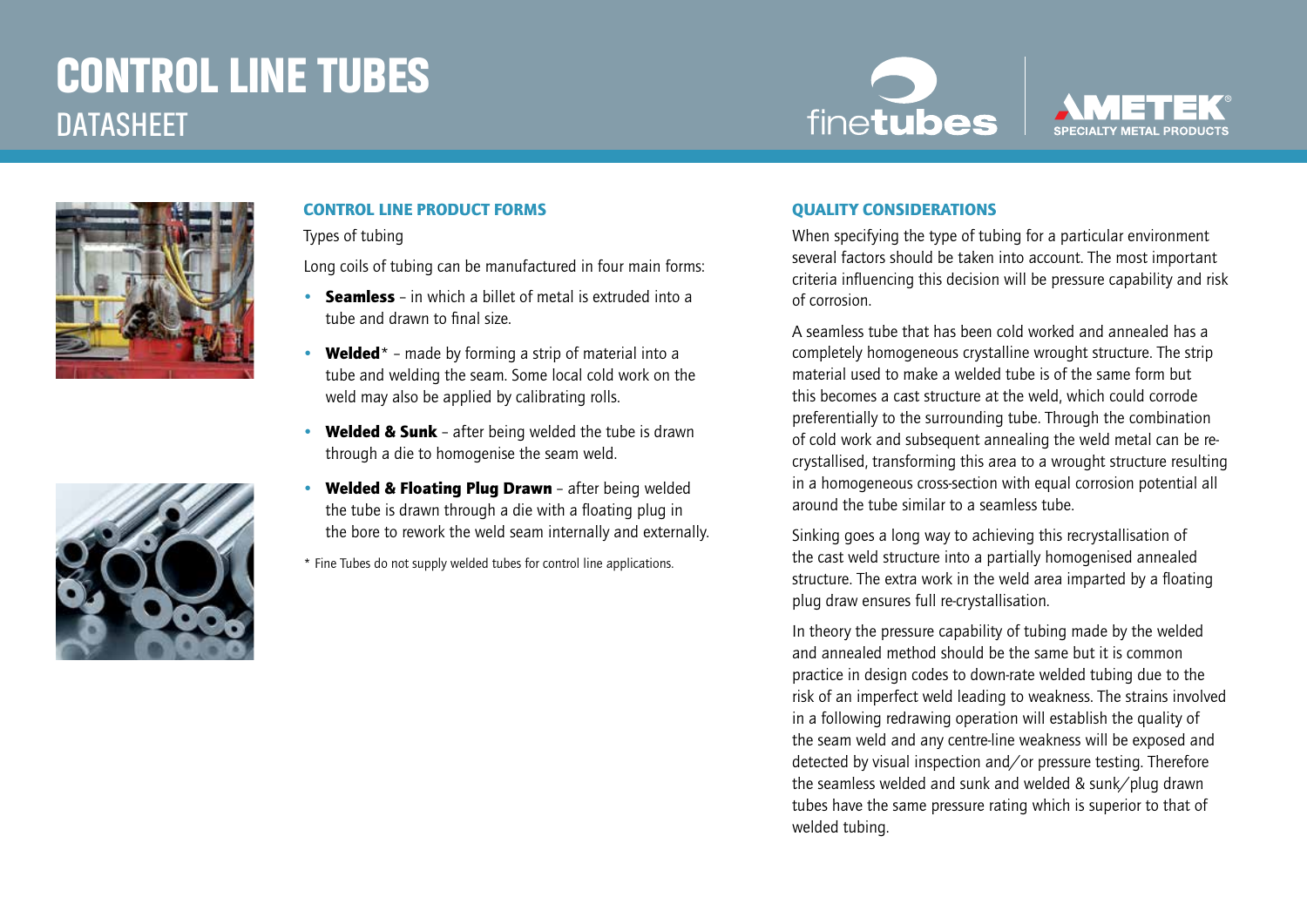





### QUALITY CONSIDERATIONS (CONTINUED)

Other considerations that can affect the type of tubing specified are surface roughness, compatibility with compression fittings, tolerances, concentricity, length and, of course, price.

Welded tubing has a smooth OD & ID finish except for the bead, which can be pronounced in the weld area. This can cause problems with compression fittings.

Welded & sunk tubing has a smooth OD surface making it suitable for use with compression fittings but a somewhat rougher bore condition due to sinking and a pronounced weld bead on the ID only.

Welded & plug drawn and seamless tubes have a smooth OD surface together with a uniform bore surface with no protruding weld bead. Tubes made by welding from strip are generally more concentric than seamless tubes, where the uniformity of wall thickness is dependent on the concentricity of the first extrusion into hollow form. However, seamless tubes will meet standard commercial tolerances such as those in ASTM A269.

Generally longer lengths can be made by seam welding from strip than can be obtained by drawing down from seamless hollows. These lengths can be further extended by sinking or plug drawing. Where very long lengths are required individual coils can be butt welded together using autogeneous orbital welding, each weld being radiographically examined to ensure that it is free of defects and the complete line is then subject to a pressure test.

Welded and redrawn type tubing will need far fewer joints than a seamless line of the same overall length, which leads to significant cost savings.

### ADVANTAGES OF REDRAWING WELDED TUBE

Long lengths can be made by seam welding formed strip but such tubing has OD & ID discontinuity and may suffer from local problems of mechanical strength or corrosion.

A welded & sunk tube improves these aspects and has been proven reliable in service over several decades for offshore applications. Although more expensive than welded only tubing, the welded and redrawn tube is still relatively inexpensive compared to seamless.

Seamless tubing has cross sectional uniformity however, it is the most expensive method of manufacture and has a limitation in the continuous length that can be produced between joints.

For a slight premium over the welded & sunk price, tubing can be produced by the welded & floating plug drawn process which results in a product of similar appearance to seamless but with the significant advantage of much longer continuous lengths and greatly reduced costs.

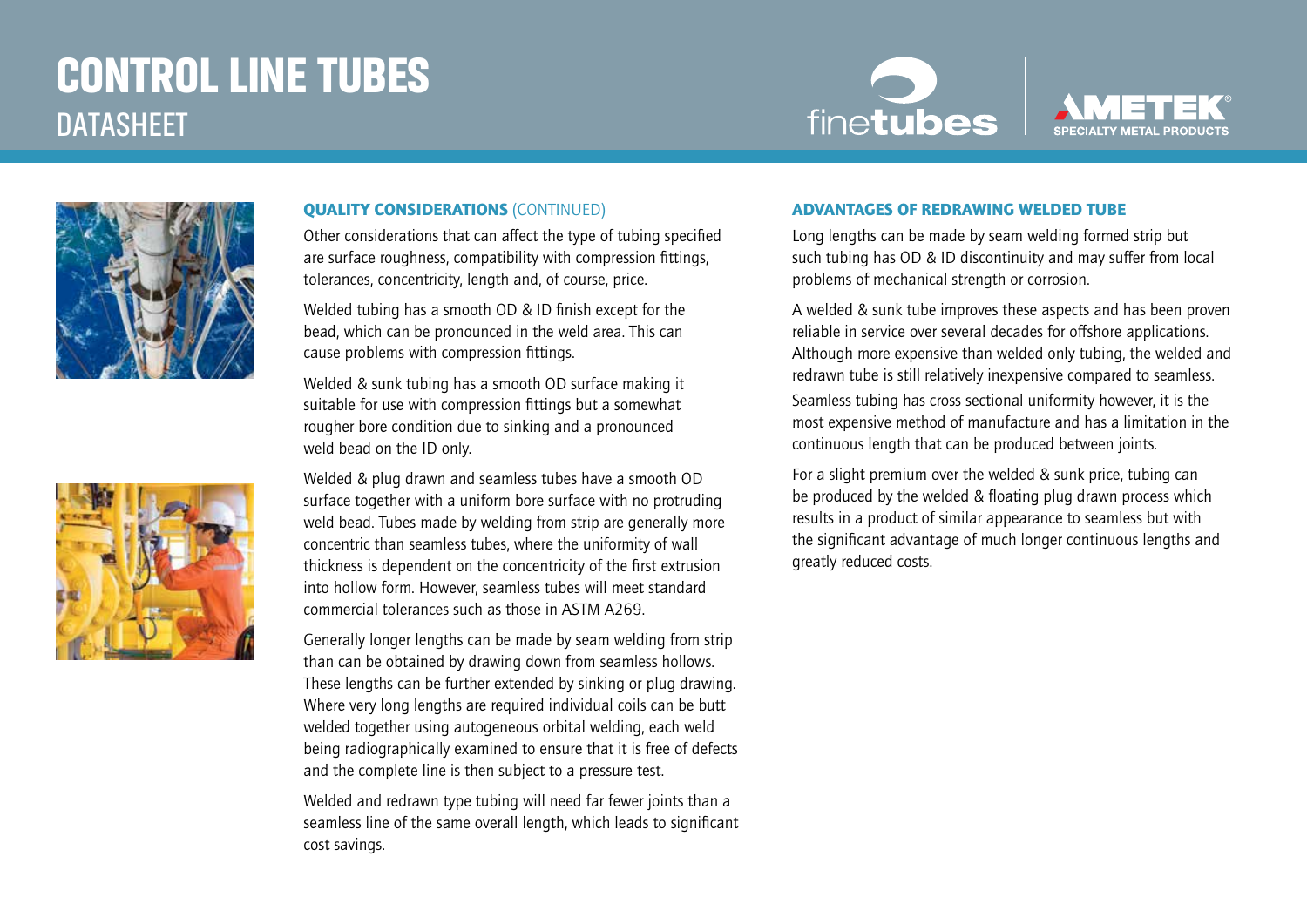



### QUALITY ASSURANCE

Process and quality control of Fine Tubes products is critical in respect of consistently achieving the highest standards in critical Oil & Gas applications. Strict quality control is applied at every stage of the processing operations. Individual quality plans tailored to the customers' project requirements can also be incorporated into our product quality.

The control line is 100% dimensionally inspected and eddy current tested to international ASTM or DIN standards. All lines are 100% hydraulically pressure tested before being released and certified. Any orbital joints are also radiographically tested in a minimum of 3 planes to ensure the quality of the joint.

We have ISO 9001, ISO 14001 and ISO 45001 approvals as well as individual client approvals. Fine Tubes is approved to supply against the Pressure Equipment Directive 2014/68/EU and PESR, and can supply to NACE MR-0175/ISO 15156:3 for sour service.

### CONTROL LINE PRESSURE CALCULATIONS

The working pressure for a tube depends on the operating conditions of each particular application and the factor of safety required. This can be determined only by the customer and is expressed as a proportion of either the yield pressure or the nominal burst pressure of the tubing.

These are the values that raise the stress to the theoretical yield point or the ultimate tensile strength for the material. Safe working pressures have traditionally been expressed as a proportion of either the tensile strength or yield point of a tube. Different industries and pressure vessel codes have adopted different practices.

The working pressure calculations used for control line tubing are based upon Codes of practice for pipelines PD 8010-2 (Subsea pipelines):2004, and no account has been taken of stresses other than those induced by the internal hydrostatic/hydraulic pressure within the tube. The conditions are considered static, neutral and ambient temperature. A safety factor of 1.6 has been applied to the yield pressure for calculation of the working pressure. However, the safety factor is a function of the design calculation and various other values may be applied.

The Lamé formula has been used for calculation of the theoretical yield (0.2% proof strength) and burst pressures:

P = 2St (D-t) / (D<sup>2</sup> - 2Dt + 2t<sup>2</sup>)

The formula used for calculation of the theoretical collapse pressure based on minimum 0.2% proof strength is:

 $P = 2St (D-t) / D^2$ 

Where:

- S = 0.2% Proof strength or tensile strength
- $P = pressure$
- $D = 0$ utside diameter
- $t =$  wall thickness

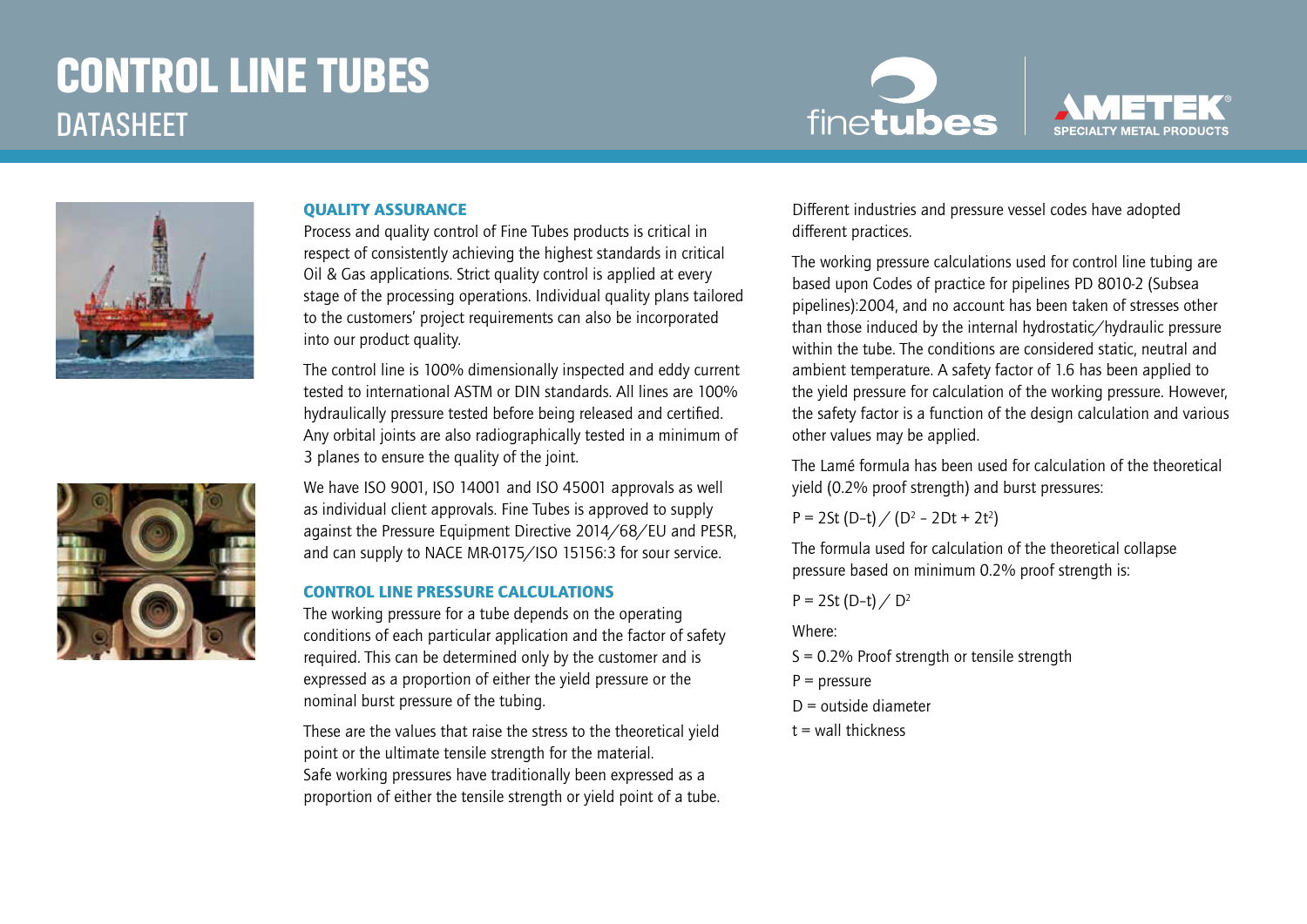

Product form: Seamwelded & Redrawn is autogenously welded and redrawn supplied in the annealed condition.

| <b>Alloy</b>   | Chemical comp. | <b>Product Form</b> | <b>ASTM</b> standard | <b>Fine Tubes Part Number</b> | <b>OD</b> | Wall<br>thickness | Weight/unit<br>length | <b>Min Yield</b><br><b>Strength</b> | <b>Min Tensile</b><br><b>Strength</b> | <b>Min</b><br><b>Ductility</b> | <b>Max</b><br><b>Hardness</b> | Yield<br><b>Pressure</b> | <b>Working</b><br>Pressure* | <b>Burst</b><br>pressure*' | <b>Collapse</b><br>pressure <i>l</i> |
|----------------|----------------|---------------------|----------------------|-------------------------------|-----------|-------------------|-----------------------|-------------------------------------|---------------------------------------|--------------------------------|-------------------------------|--------------------------|-----------------------------|----------------------------|--------------------------------------|
|                | <b>UNS</b>     |                     |                      |                               | inch      | inch              | Ib/ft                 | ksi                                 | ksi                                   | $\frac{0}{0}$                  | <b>HV</b>                     | psi                      | psi                         | psi                        | psi                                  |
| <b>SS 316L</b> | S31603         | Seamweld & Redrawn  | A269                 | G2182K1-0318X071-004          | 0.125     | 0.028             | 0.030                 | 25                                  | 70                                    | 35                             | 190                           | 13,242                   | 8,276                       | 37,202                     | 8,659                                |
| <b>SS 316L</b> | S31603         | Seamweld & Redrawn  | A269                 | G2182K1-0318X089-004          | 0.125     | 0.035             | 0.035                 | 25                                  | 70                                    | 35                             | 190                           | 16,853                   | 10,533                      | 4,7311                     | 10,051                               |
| <b>SS 316L</b> | S31603         | Seamweld & Redrawn  | A269                 | G2182K1-0635X089-004          | 0.250     | 0.035             | 0.084                 | 25                                  | 70                                    | 35                             | 190                           | 7,919                    | 4,949                       | 22,249                     | 6,019                                |
| <b>SS 316L</b> | S31603         | Seamweld & Redrawn  | A269                 | G2182K1-0635X124-004          | 0.250     | 0.049             | 0.110                 | 25                                  | 70                                    | 35                             | 190                           | 11,429                   | 7,143                       | 32,111                     | 7,847                                |
| <b>SS 316L</b> | S31603         | Seamweld & Redrawn  | A269                 | G2182K1-0635X165-004          | 0.250     | 0.065             | 0.134                 | 25                                  | 70                                    | 35                             | 190                           | 15,592                   | 9,745                       | 43,787                     | 9,602                                |
| <b>SS 316L</b> | S31603         | Seamweld & Redrawn  | A269                 | G2182K1-0952X089-004          | 0.375     | 0.035             | 0.133                 | 25                                  | 70                                    | 35                             | 190                           | 5,091                    | 3,182                       | 14,301                     | 4,235                                |
| <b>SS 316L</b> | S31603         | Seamweld & Redrawn  | A269                 | G2182K1-0952X124-004          | 0.375     | 0.049             | 0.178                 | 25                                  | 70                                    | 35                             | 190                           | 7,310                    | 4,569                       | 20,523                     | 5,656                                |
| <b>SS 316L</b> | S31603         | Seamweld & Redrawn  | A269                 | G2182K1-0952X165-004          | 0.375     | 0.065             | 0.225                 | 25                                  | 70                                    | 35                             | 190                           | 10,022                   | 6,264                       | 28,137                     | 7,150                                |
| <b>SS 316L</b> | S31603         | Seamweld & Redrawn  | A269                 | G2182K1-0952X203-004          | 0.375     | 0.080             | 0.263                 | 25                                  | 70                                    | 35                             | 190                           | 12,604                   | 7,878                       | 35,375                     | 8,369                                |
| <b>SS 316L</b> | S31603         | Seamweld & Redrawn  | A269                 | G2182K1-1270X124-004          | 0.500     | 0.049             | 0.246                 | 25                                  | 70                                    | 35                             | 190                           | 5,337                    | 3,336                       | 14,982                     | 4,395                                |
| <b>SS 316L</b> | S31603         | Seamweld & Redrawn  | A269                 | G2182K1-1270X165-004          | 0.500     | 0.065             | 0.316                 | 25                                  | 70                                    | 35                             | 190                           | 7,281                    | 4,551                       | 20,465                     | 5,642                                |
| <b>SS 316L</b> | S31603         | Seamweld & Redrawn  | A269                 | G2182K1-1270X203-004          | 0.500     | 0.080             | 0.376                 | 25                                  | 70                                    | 35                             | 190                           | 9,166                    | 5,729                       | 25,730                     | 6,701                                |
| <b>SS 316L</b> | S31603         | Seamweld & Redrawn  | A269                 | G2182K1-1588X124-004          | 0.625     | 0.049             | 0.315                 | 25                                  | 70                                    | 35                             | 190                           | 4,192                    | 2,620                       | 11,777                     | 3,597                                |
| <b>SS 316L</b> | S31603         | Seamweld & Redrawn  | A269                 | G2182K1-1588X165-004          | 0.625     | 0.065             | 0.407                 | 25                                  | 70                                    | 35                             | 190                           | 5,714                    | 3,571                       | 16,027                     | 4,641                                |
| A825           | N08825         | Seamweld & Redrawn  | B704                 | G2182K1-0318X089-00C          | 0.125     | 0.035             | 0.036                 | 35                                  | 85                                    | 30                             | 209                           | 23,598                   | 14,749                      | 57,392                     | 14,083                               |
| A825           | N08825         | Seamweld & Redrawn  | <b>B704</b>          | G2182K1-0635X089-00C          | 0.250     | 0.035             | 0.086                 | 35                                  | 85                                    | 30                             | 209                           | 11,095                   | 6,934                       | 26,992                     | 8,427                                |
| A825           | N08825         | Seamweld & Redrawn  | <b>B704</b>          | G2182K1-0635X124-00C          | 0.250     | 0.049             | 0.112                 | 35                                  | 85                                    | 30                             | 209                           | 16,027                   | 10,017                      | 38,957                     | 10,979                               |
| A825           | N08825         | Seamweld & Redrawn  | B704                 | G2182K1-0635X165-00C          | 0.250     | 0.065             | 0.137                 | 35                                  | 85                                    | 30                             | 209                           | 21,843                   | 13,652                      | 53,127                     | 13,445                               |
| A825           | N08825         | Seamweld & Redrawn  | <b>B704</b>          | G2182K1-0952X089-00C          | 0.375     | 0.035             | 0.136                 | 35                                  | 85                                    | 30                             | 209                           | 7,136                    | 4,460                       | 17,347                     | 5,918                                |
| A825           | N08825         | Seamweld & Redrawn  | <b>B704</b>          | G2182K1-0952X124-00C          | 0.375     | 0.049             | 0.182                 | 35                                  | 85                                    | 30                             | 209                           | 10,240                   | 6,400                       | 24,903                     | 7,919                                |
| A825           | N08825         | Seamweld & Redrawn  | <b>B704</b>          | G2182K1-0952X165-00C          | 0.375     | 0.065             | 0.230                 | 35                                  | 85                                    | 30                             | 209                           | 14,040                   | 8,775                       | 34,142                     | 10,022                               |
| A825           | N08825         | Seamweld & Redrawn  | <b>B704</b>          | G2182K1-0952X203-00C          | 0.375     | 0.080             | 0.270                 | 35                                  | 85                                    | 30                             | 209                           | 17,651                   | 11,032                      | 42,917                     | 11,734                               |
| A825           | N08825         | Seamweld & Redrawn  | <b>B704</b>          | G2182K1-1270X124-00C          | 0.500     | 0.049             | 0.252                 | 35                                  | 85                                    | 30                             | 209                           | 7,484                    | 4,678                       | 18,173                     | 6,164                                |
| A825           | N08825         | Seamweld & Redrawn  | <b>B704</b>          | G2182K1-1270X165-00C          | 0.500     | 0.065             | 0.323                 | 35                                  | 85                                    | 30                             | 209                           | 10,211                   | 6,382                       | 24,831                     | 7,905                                |
| A825           | N08825         | Seamweld & Redrawn  | <b>B704</b>          | G2182K1-1270X203-00C          | 0.500     | 0.080             | 0.384                 | 35                                  | 85                                    | 30                             | 209                           | 12,836                   | 8,023                       | 31,212                     | 9,384                                |
| A625           | N06625         | Seamweld & Redrawn  | <b>B704</b>          | G2182K1-0635X089-00G          | 0.250     | 0.035             | 0.089                 | 60                                  | 120                                   | 30                             | 266                           | 19,072                   | 11,920                      | 38,087                     | 14,475                               |
| A625           | N06625         | Seamweld & Redrawn  | <b>B704</b>          | G2182K1-0635X124-00G          | 0.250     | 0.049             | 0.116                 | 60                                  | 120                                   | 30                             | 266                           | 27,528                   | 17,205                      | 54,969                     | 18,869                               |
| A625           | N06625         | Seamweld & Redrawn  | <b>B704</b>          | G2182K1-0635X165-00G          | 0.250     | 0.065             | 0.143                 | 60                                  | 120                                   | 30                             | 266                           | 37,536                   | 23,460                      | 74,970                     | 23,090                               |
| A625           | N06625         | Seamweld & Redrawn  | <b>B704</b>          | G2182K1-0952X089-00G          | 0.375     | 0.035             | 0.141                 | 60                                  | 120                                   | 30                             | 266                           | 12,256                   | 7,660                       | 24,482                     | 10,182                               |
| A625           | N06625         | Seamweld & Redrawn  | <b>B704</b>          | G2182K1-0952X124-00G          | 0.375     | 0.049             | 0.189                 | 60                                  | 120                                   | 30                             | 266                           | 17,593                   | 10,996                      | 35,143                     | 13,605                               |
| A625           | N06625         | Seamweld & Redrawn  | <b>B704</b>          | G2182K1-0952X165-00G          | 0.375     | 0.065             | 0.238                 | 60                                  | 120                                   | 30                             | 266                           | 24,120                   | 15,075                      | 48,182                     | 17,202                               |
| A625           | N06625         | Seamweld & Redrawn  | <b>B704</b>          | G2182K1-0952X203-00G          | 0.375     | 0.080             | 0.279                 | 60                                  | 120                                   | 30                             | 266                           | 30,327                   | 18,954                      | 60,568                     | 20,146                               |
| A625           | N06625         | Seamweld & Redrawn  | <b>B704</b>          | G2182K1-1270X124-00G          | 0.500     | 0.049             | 0.261                 | 60                                  | 120                                   | 30                             | 266                           | 12,850                   | 8,031                       | 25,657                     | 10,588                               |
| A625           | N06625         | Seamweld & Redrawn  | <b>B704</b>          | G2182K1-1270X165-00G          | 0.500     | 0.065             | 0.335                 | 60                                  | 120                                   | 30                             | 266                           | 17,535                   | 10,959                      | 35,041                     | 13,576                               |
| A625           | N06625         | Seamweld & Redrawn  | <b>B704</b>          | G2182K1-1270X203-00G          | 0.500     | 0.080             | 0.398                 | 60                                  | 120                                   | 30                             | 266                           | 22,046                   | 13,779                      | 44,048                     | 16,128                               |
| A625           | N06625         | Seamweld & Redrawn  | <b>B704</b>          | G2182K1-1588X124-00G          | 0.625     | 0.049             | 0.333                 | 60                                  | 120                                   | 30                             | 266                           | 10,095                   | 6,309                       | 20,175                     | 8,644                                |

\* Working pressure is calculated using the LAME formula under ambient, neutral and static conditions. A safety factor of 1.6 is used on the minimum yield pressure.

\*\* The Theoretical burst pressure is calculated using the LAME formula under ambient, neutral and static conditions using the minimum tensile strength.

^ The Theoretical collapse pressure is calculated using the LAME formula and the minimum yield strength.

The General chemical and mechanical properties are applied to the coiled tube where appropriate.

Note the part numbers used include the designation for including orbital weld joints.

All joints are x-rayed in at least three planes.

Control line may also be supplied without orbital joints.

Certification to EN10204 3.1. Certified in accordance with NACE MR 0175/ISO15156:3

ASTM B444 & B423 as applicable to mechanical and chemical analysis to coil tube only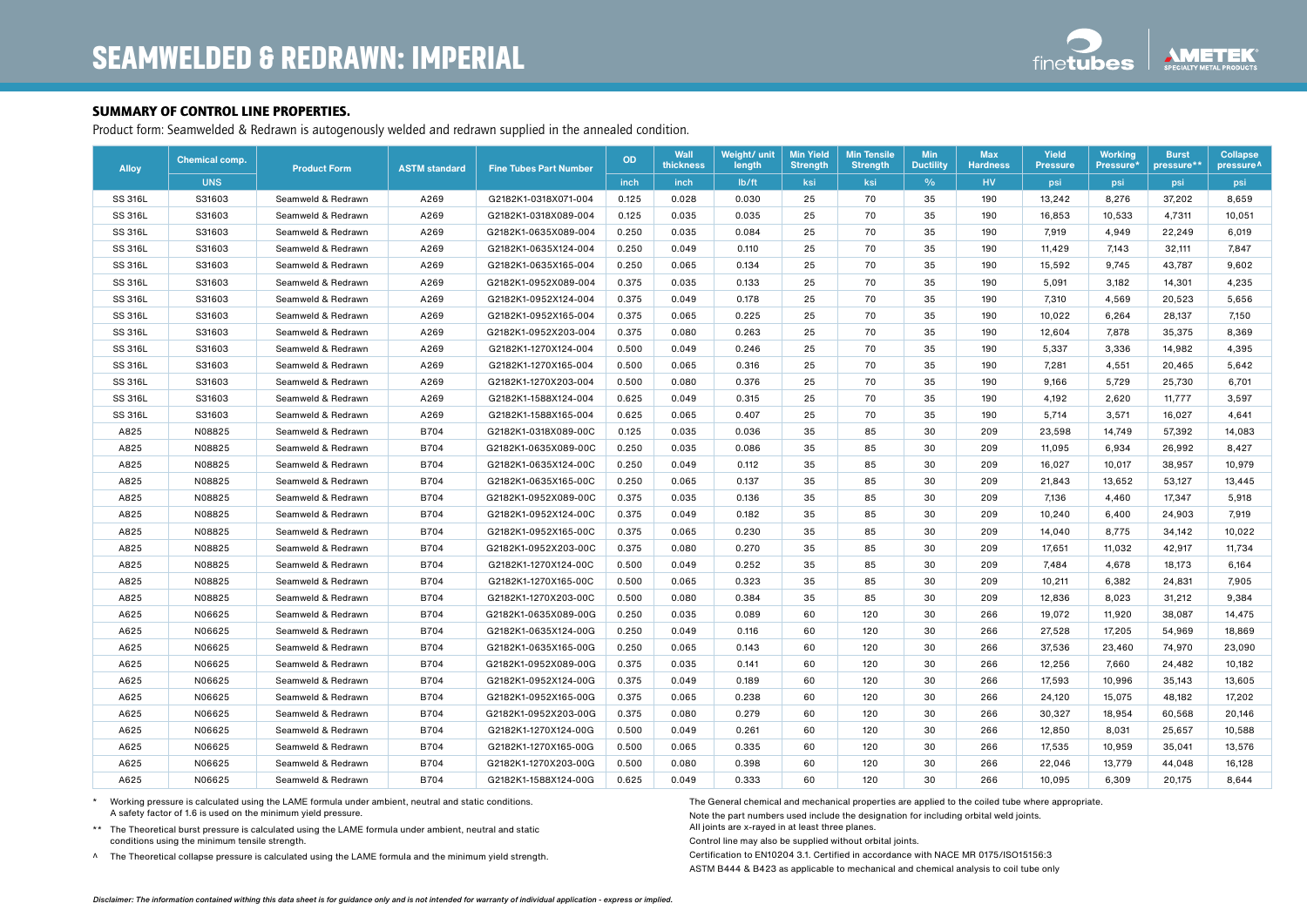

Product form: Seamwelded & Redrawn is autogenously welded and redrawn supplied in the annealed condition.

| Chemical comp.<br><b>Alloy</b> |            | <b>Product Form</b> | <b>ASTM standard</b> | <b>Fine Tubes Part Number</b> | <b>OD</b> | Wall<br>thickness | Weight/ unit<br>length | <b>Min Yield</b><br><b>Strength</b> | <b>Min Tensile</b><br><b>Strength</b> | <b>Min</b><br><b>Ductility</b> | <b>Max</b><br><b>Hardness</b> | Yield<br><b>Pressure</b> | <b>Working</b><br>Pressure* | <b>Burst</b><br>Pressure*' | <b>Collapse</b><br>Pressure <sup>^</sup> |
|--------------------------------|------------|---------------------|----------------------|-------------------------------|-----------|-------------------|------------------------|-------------------------------------|---------------------------------------|--------------------------------|-------------------------------|--------------------------|-----------------------------|----------------------------|------------------------------------------|
|                                | <b>UNS</b> |                     |                      |                               | mm        | mm                | kq/m                   | <b>MPa</b>                          | <b>MPa</b>                            | $\frac{9}{6}$                  | <b>HV</b>                     | bars                     | bars                        | bars                       | bars                                     |
| <b>SS 316L</b>                 | S31603     | Seamweld & Redrawn  | A269                 | G2182K1-0318X071-004          | 3.18      | 0.71              | 0.044                  | 172                                 | 483                                   | 35                             | 190                           | 913                      | 571                         | 2,565                      | 597                                      |
| <b>SS 316L</b>                 | S31603     | Seamweld & Redrawn  | A269                 | G2182K1-0318X089-004          | 3.18      | 0.89              | 0.051                  | 172                                 | 483                                   | 35                             | 190                           | 1,162                    | 726                         | 3,262                      | 693                                      |
| <b>SS 316L</b>                 | S31603     | Seamweld & Redrawn  | A269                 | G2182K1-0635X089-004          | 6.35      | 0.89              | 0.121                  | 172                                 | 483                                   | 35                             | 190                           | 546                      | 341                         | 1,534                      | 415                                      |
| <b>SS 316L</b>                 | S31603     | Seamweld & Redrawn  | A269                 | G2182K1-0635X124-004          | 6.35      | 1.24              | 0.158                  | 172                                 | 483                                   | 35                             | 190                           | 788                      | 493                         | 2,214                      | 541                                      |
| <b>SS 316L</b>                 | S31603     | Seamweld & Redrawn  | A269                 | G2182K1-0635X165-004          | 6.35      | 1.65              | 0.194                  | 172                                 | 483                                   | 35                             | 190                           | 1,075                    | 672                         | 3,019                      | 662                                      |
| <b>SS 316L</b>                 | S31603     | Seamweld & Redrawn  | A269                 | G2182K1-0952X089-004          | 9.52      | 0.89              | 0.192                  | 172                                 | 483                                   | 35                             | 190                           | 351                      | 219                         | 986                        | 292                                      |
| <b>SS 316L</b>                 | S31603     | Seamweld & Redrawn  | A269                 | G2182K1-0952X124-004          | 9.52      | 1.24              | 0.257                  | 172                                 | 483                                   | 35                             | 190                           | 504                      | 315                         | 1,415                      | 390                                      |
| <b>SS 316L</b>                 | S31603     | Seamweld & Redrawn  | A269                 | G2182K1-0952X165-004          | 9.52      | 1.65              | 0.325                  | 172                                 | 483                                   | 35                             | 190                           | 691                      | 432                         | 1,940                      | 493                                      |
| <b>SS 316L</b>                 | S31603     | Seamweld & Redrawn  | A269                 | G2182K1-0952X203-004          | 9.52      | 2.03              | 0.380                  | 172                                 | 483                                   | 35                             | 190                           | 869                      | 543                         | 2,439                      | 577                                      |
| <b>SS 316L</b>                 | S31603     | Seamweld & Redrawn  | A269                 | G2182K1-1270X124-004          | 12.70     | 1.24              | 0.355                  | 172                                 | 483                                   | 35                             | 190                           | 368                      | 230                         | 1,033                      | 303                                      |
| <b>SS 316L</b>                 | S31603     | Seamweld & Redrawn  | A269                 | G2182K1-1270X165-004          | 12.70     | 1.65              | 0.456                  | 172                                 | 483                                   | 35                             | 190                           | 502                      | 314                         | 1,411                      | 389                                      |
| <b>SS 316L</b>                 | S31603     | Seamweld & Redrawn  | A269                 | G2182K1-1270X203-004          | 12.70     | 2.03              | 0.542                  | 172                                 | 483                                   | 35                             | 190                           | 632                      | 395                         | 1,774                      | 462                                      |
| <b>SS 316L</b>                 | S31603     | Seamweld & Redrawn  | A269                 | G2182K1-1588X124-004          | 15.88     | 1.24              | 0.454                  | 172                                 | 483                                   | 35                             | 190                           | 289                      | 181                         | 812                        | 248                                      |
| <b>SS 316L</b>                 | S31603     | Seamweld & Redrawn  | A269                 | G2182K1-1588X165-004          | 15.88     | 1.65              | 0.587                  | 172                                 | 483                                   | 35                             | 190                           | 394                      | 246                         | 1,105                      | 320                                      |
| A825                           | N08825     | Seamweld & Redrawn  | B704                 | G2182K1-0318X089-00C          | 3.18      | 0.89              | 0.052                  | 241                                 | 586                                   | 30                             | 209                           | 1,627                    | 1,017                       | 3,957                      | 971                                      |
| A825                           | N08825     | Seamweld & Redrawn  | B704                 | G2182K1-0635X089-00C          | 6.35      | 0.89              | 0.124                  | 241                                 | 586                                   | 30                             | 209                           | 765                      | 478                         | 1,861                      | 581                                      |
| A825                           | N08825     | Seamweld & Redrawn  | B704                 | G2182K1-0635X124-00C          | 6.35      | 1.24              | 0.162                  | 241                                 | 586                                   | 30                             | 209                           | 1,105                    | 691                         | 2,686                      | 757                                      |
| A825                           | N08825     | Seamweld & Redrawn  | B704                 | G2182K1-0635X165-00C          | 6.35      | 1.65              | 0.198                  | 241                                 | 586                                   | 30                             | 209                           | 1,506                    | 941                         | 3,663                      | 927                                      |
| A825                           | N08825     | Seamweld & Redrawn  | B704                 | G2182K1-0952X089-00C          | 9.52      | 0.89              | 0.196                  | 241                                 | 586                                   | 30                             | 209                           | 492                      | 308                         | 1,196                      | 408                                      |
| A825                           | N08825     | Seamweld & Redrawn  | B704                 | G2182K1-0952X124-00C          | 9.52      | 1.24              | 0.263                  | 241                                 | 586                                   | 30                             | 209                           | 706                      | 441                         | 1,717                      | 546                                      |
| A825                           | N08825     | Seamweld & Redrawn  | B704                 | G2182K1-0952X165-00C          | 9.52      | 1.65              | 0.332                  | 241                                 | 586                                   | 30                             | 209                           | 968                      | 605                         | 2,354                      | 691                                      |
| A825                           | N08825     | Seamweld & Redrawn  | B704                 | G2182K1-0952X203-00C          | 9.52      | 2.03              | 0.389                  | 241                                 | 586                                   | 30                             | 209                           | 1,217                    | 761                         | 2,959                      | 809                                      |
| A825                           | N08825     | Seamweld & Redrawn  | <b>B704</b>          | G2182K1-1270X124-00C          | 12.70     | 1.24              | 0.363                  | 241                                 | 586                                   | 30                             | 209                           | 516                      | 323                         | 1,253                      | 425                                      |
| A825                           | N08825     | Seamweld & Redrawn  | <b>B704</b>          | G2182K1-1270X165-00C          | 12.70     | 1.65              | 0.466                  | 241                                 | 586                                   | 30                             | 209                           | 704                      | 440                         | 1,712                      | 545                                      |
| A825                           | N08825     | Seamweld & Redrawn  | <b>B704</b>          | G2182K1-1270X203-00C          | 12.70     | 2.03              | 0.554                  | 241                                 | 586                                   | 30                             | 209                           | 885                      | 553                         | 2,152                      | 647                                      |
| A625                           | N06625     | Seamweld & Redrawn  | <b>B704</b>          | G2182K1-0635X089-00G          | 6.35      | 0.89              | 0.129                  | 414                                 | 827                                   | 30                             | 266                           | 1,315                    | 822                         | 2,626                      | 998                                      |
| A625                           | N06625     | Seamweld & Redrawn  | <b>B704</b>          | G2182K1-0635X124-00G          | 6.35      | 1.24              | 0.168                  | 414                                 | 827                                   | 30                             | 266                           | 1,898                    | 1,186                       | 3,790                      | 1,301                                    |
| A625                           | N06625     | Seamweld & Redrawn  | <b>B704</b>          | G2182K1-0635X165-00G          | 6.35      | 1.65              | 0.206                  | 414                                 | 827                                   | 30                             | 266                           | 2,588                    | 1,618                       | 5,169                      | 1,592                                    |
| A625                           | N06625     | Seamweld & Redrawn  | <b>B704</b>          | G2182K1-0952X089-00G          | 9.52      | 0.89              | 0.204                  | 414                                 | 827                                   | 30                             | 266                           | 845                      | 528                         | 1,688                      | 702                                      |
| A625                           | N06625     | Seamweld & Redrawn  | <b>B704</b>          | G2182K1-0952X124-00G          | 9.52      | 1.24              | 0.272                  | 414                                 | 827                                   | 30                             | 266                           | 1,213                    | 758                         | 2,423                      | 938                                      |
| A625                           | N06625     | Seamweld & Redrawn  | B704                 | G2182K1-0952X165-00G          | 9.52      | 1.65              | 0.344                  | 414                                 | 827                                   | 30                             | 266                           | 1,663                    | 1,039                       | 3,322                      | 1,186                                    |
| A625                           | N06625     | Seamweld & Redrawn  | <b>B704</b>          | G2182K1-0952X203-00G          | 9.52      | 2.03              | 0.403                  | 414                                 | 827                                   | 30                             | 266                           | 2,091                    | 1,307                       | 4,176                      | 1,389                                    |
| A625                           | N06625     | Seamweld & Redrawn  | <b>B704</b>          | G2182K1-1270X124-00G          | 12.70     | 1.24              | 0.377                  | 414                                 | 827                                   | 30                             | 266                           | 886                      | 554                         | 1,769                      | 730                                      |
| A625                           | N06625     | Seamweld & Redrawn  | <b>B704</b>          | G2182K1-1270X165-00G          | 12.70     | 1.65              | 0.484                  | 414                                 | 827                                   | 30                             | 266                           | 1,209                    | 756                         | 2,416                      | 936                                      |
| A625                           | N06625     | Seamweld & Redrawn  | <b>B704</b>          | G2182K1-1270X203-00G          | 12.70     | 2.03              | 0.574                  | 414                                 | 827                                   | 30                             | 266                           | 1,520                    | 950                         | 3,037                      | 1,112                                    |
| A625                           | N06625     | Seamweld & Redrawn  | B704                 | G2182K1-1588X124-00G          | 15.88     | 1.24              | 0.481                  | 414                                 | 827                                   | 30                             | 266                           | 696                      | 435                         | 1,391                      | 596                                      |

\* Working pressure is calculated using the LAME formula under ambient, neutral and static conditions. A safety factor of 1.6 is used on the minimum yield pressure.

\*\* The Theoretical burst pressure is calculated using the LAME formula under ambient, neutral and static conditions using the minimum tensile strength.

^ The Theoretical collapse pressure is calculated using the LAME formula and the minimum yield strength.

The General chemical and mechanical properties are applied to the coiled tube where appropriate.

Note the part numbers used include the designation for including orbital weld joints.

All joints are x-rayed in at least three planes.

Control line may also be supplied without orbital joints.

Certification to EN10204 3.1. Certified in accordance with NACE MR 0175/ISO15156:3

ASTM B444 & B423 as applicable to mechanical and chemical analysis to coil tube only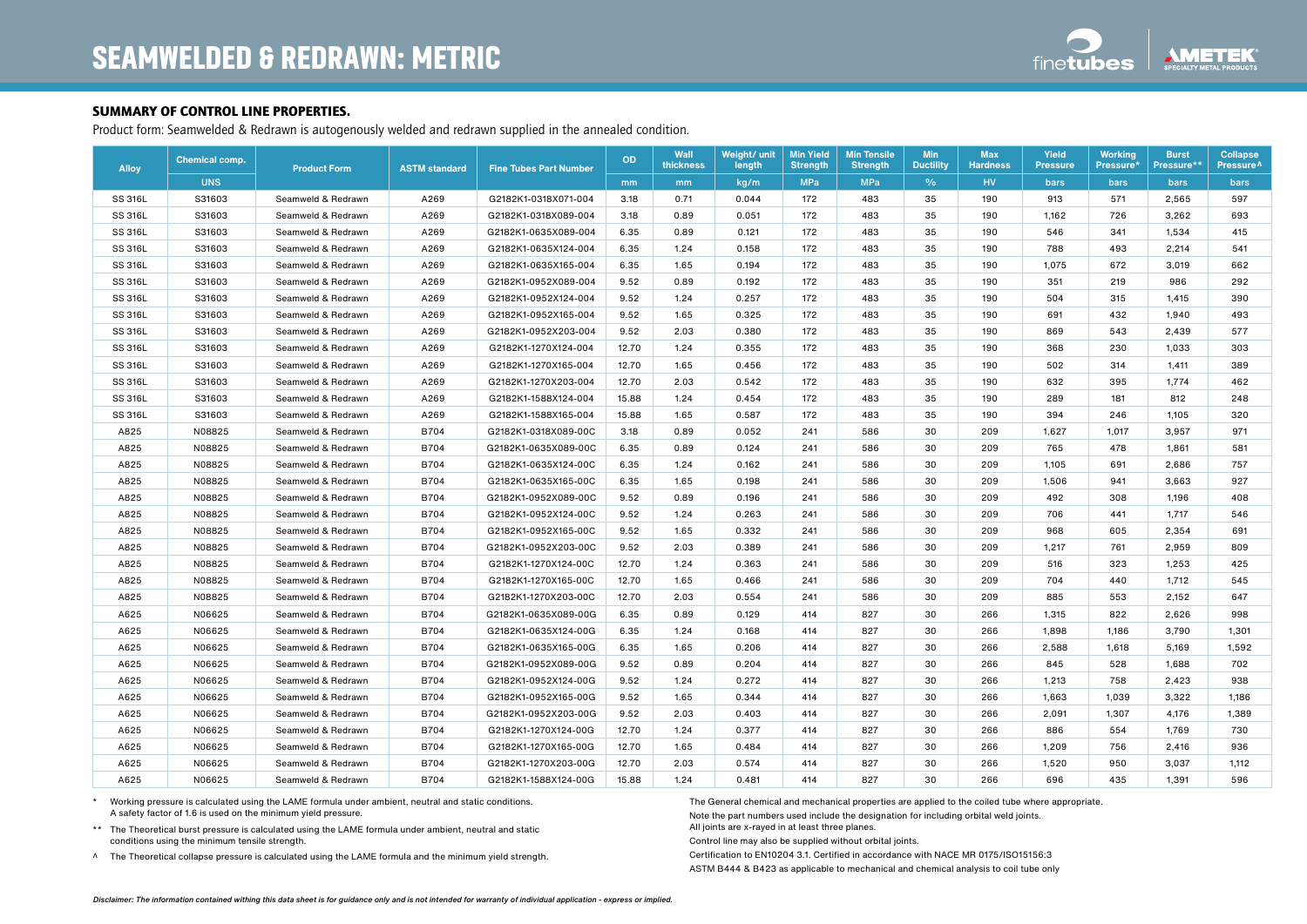

Product form: Seamwelded & Floating plug redrawn is autogenously welded and redrawn using a floating internal plug to rework the tube OD and ID. Supplied in the annealed condition.

| <b>Chemical comp.</b><br><b>Alloy</b> |            | <b>Product Form</b>              | <b>ASTM</b><br>standard | <b>Fine Tubes Part Number</b> | OD    | <b>Wall</b><br>thickness | Weight/unit<br>length | <b>Min Yield</b><br><b>Strength</b> | <b>Min Tensile</b><br><b>Strength</b> | <b>Min</b><br><b>Ductility</b> | <b>Max Hard-</b><br>ness | Yield<br><b>Pressure</b> | <b>Working</b><br>Pressure* | <b>Burst</b><br>Pressure** | <b>Collapse</b><br>pressure^ |
|---------------------------------------|------------|----------------------------------|-------------------------|-------------------------------|-------|--------------------------|-----------------------|-------------------------------------|---------------------------------------|--------------------------------|--------------------------|--------------------------|-----------------------------|----------------------------|------------------------------|
|                                       | <b>UNS</b> |                                  |                         |                               | inch  | inch                     | lb/ft                 | ksi                                 | ksi                                   | $\frac{0}{0}$                  | <b>HV</b>                | psi                      | psi                         | psi                        | psi                          |
| <b>SS 316L</b>                        | S31603     | Seamweld & Floating Plug Redrawn | A269                    | G2182E1-0318X071-004          | 0.125 | 0.028                    | 0.030                 | 25                                  | 70                                    | 35                             | 190                      | 13,242                   | 8,276                       | 37,202                     | 8,659                        |
| <b>SS 316L</b>                        | S31603     | Seamweld & Floating Plug Redrawn | A269                    | G2182E1-0318X089-004          | 0.125 | 0.035                    | 0.040                 | 25                                  | 70                                    | 35                             | 190                      | 16,853                   | 10,533                      | 47,311                     | 10,051                       |
| <b>SS 316L</b>                        | S31603     | Seamweld & Floating Plug Redrawn | A269                    | G2182E1-0635X089-004          | 0.250 | 0.035                    | 0.080                 | 25                                  | 70                                    | 35                             | 190                      | 7,919                    | 4,949                       | 22,249                     | 6,019                        |
| <b>SS 316L</b>                        | S31603     | Seamweld & Floating Plug Redrawn | A269                    | G2182E1-0635X124-004          | 0.250 | 0.049                    | 0.110                 | 25                                  | 70                                    | 35                             | 190                      | 11,429                   | 7,143                       | 32,111                     | 7,847                        |
| <b>SS 316L</b>                        | S31603     | Seamweld & Floating Plug Redrawn | A269                    | G2182E1-0635X165-004          | 0.250 | 0.065                    | 0.130                 | 25                                  | 70                                    | 35                             | 190                      | 15,592                   | 9,745                       | 43,787                     | 9,602                        |
| <b>SS 316L</b>                        | S31603     | Seamweld & Floating Plug Redrawn | A269                    | G2182E1-0952X089-004          | 0.375 | 0.035                    | 0.130                 | 25                                  | 70                                    | 35                             | 190                      | 5,091                    | 3,182                       | 14,301                     | 4,235                        |
| <b>SS 316L</b>                        | S31603     | Seamweld & Floating Plug Redrawn | A269                    | G2182E1-0952X124-004          | 0.375 | 0.049                    | 0.180                 | 25                                  | 70                                    | 35                             | 190                      | 7,310                    | 4,569                       | 20,523                     | 5,656                        |
| <b>SS 316L</b>                        | S31603     | Seamweld & Floating Plug Redrawn | A269                    | G2182E1-0952X165-004          | 0.375 | 0.065                    | 0.230                 | 25                                  | 70                                    | 35                             | 190                      | 10,022                   | 6,264                       | 28,137                     | 7,150                        |
| <b>SS 316L</b>                        | S31603     | Seamweld & Floating Plug Redrawn | A269                    | G2182E1-0952X203-004          | 0.375 | 0.080                    | 0.260                 | 25                                  | 70                                    | 35                             | 190                      | 12,604                   | 7,878                       | 35,375                     | 8,369                        |
| <b>SS 316L</b>                        | S31603     | Seamweld & Floating Plug Redrawn | A269                    | G2182E1-0952X246-004          | 0.375 | 0.097                    | 0.300                 | 25                                  | 70                                    | 35                             | 190                      | 15,505                   | 9,691                       | 43,540                     | 9,558                        |
| <b>SS 316L</b>                        | S31603     | Seamweld & Floating Plug Redrawn | A269                    | G2182E1-1270X124-004          | 0.500 | 0.049                    | 0.250                 | 25                                  | 70                                    | 35                             | 190                      | 5,337                    | 3,336                       | 14,982                     | 4,395                        |
| <b>SS 316L</b>                        | S31603     | Seamweld & Floating Plug Redrawn | A269                    | G2182E1-1270X165-004          | 0.500 | 0.065                    | 0.320                 | 25                                  | 70                                    | 35                             | 190                      | 7,281                    | 4,551                       | 20,465                     | 5,642                        |
| A825                                  | N08825     | Seamweld & Floating Plug Redrawn | <b>B704</b>             | G2182E1-0318X071-00C          | 0.125 | 0.028                    | 0.030                 | 35                                  | 85                                    | 30                             | 209                      | 18,565                   | 11,603                      | 45,136                     | 12,125                       |
| A825                                  | N08825     | Seamweld & Floating Plug Redrawn | B704                    | G2182E1-0318X089-00C          | 0.125 | 0.035                    | 0.040                 | 35                                  | 85                                    | 30                             | 209                      | 23,598                   | 14,749                      | 57,392                     | 14,083                       |
| A825                                  | N08825     | Seamweld & Floating Plug Redrawn | <b>B704</b>             | G2182E1-0476X071-00C          | 0.187 | 0.028                    | 0.050                 | 35                                  | 85                                    | 30                             | 209                      | 11,893                   | 7,433                       | 28,906                     | 8,876                        |
| A825                                  | N08825     | Seamweld & Floating Plug Redrawn | B704                    | G2182E1-0635X089-00C          | 0.250 | 0.035                    | 0.090                 | 35                                  | 85                                    | 30                             | 209                      | 11,095                   | 6,934                       | 26,992                     | 8,427                        |
| A825                                  | N08825     | Seamweld & Floating Plug Redrawn | <b>B704</b>             | G2182E1-0635X124-00C          | 0.250 | 0.049                    | 0.110                 | 35                                  | 85                                    | 30                             | 209                      | 16,027                   | 10,017                      | 38,957                     | 10,979                       |
| A825                                  | N08825     | Seamweld & Floating Plug Redrawn | <b>B704</b>             | G2182E1-0635X165-00C          | 0.250 | 0.065                    | 0.140                 | 35                                  | 85                                    | 30                             | 209                      | 21,843                   | 13,652                      | 53,127                     | 13,445                       |
| A825                                  | N08825     | Seamweld & Floating Plug Redrawn | <b>B704</b>             | G2182E1-0952X089-00C          | 0.375 | 0.035                    | 0.140                 | 35                                  | 85                                    | 30                             | 209                      | 7,136                    | 4,460                       | 17,347                     | 5,918                        |
| A825                                  | N08825     | Seamweld & Floating Plug Redrawn | B704                    | G2182E1-0952X124-00C          | 0.375 | 0.049                    | 0.180                 | 35                                  | 85                                    | 30                             | 209                      | 10,240                   | 6,400                       | 24,903                     | 7,919                        |
| A825                                  | N08825     | Seamweld & Floating Plug Redrawn | B704                    | G2182E1-0952X165-00C          | 0.375 | 0.065                    | 0.230                 | 35                                  | 85                                    | 30                             | 209                      | 14,040                   | 8,775                       | 34,142                     | 10,022                       |
| A825                                  | N08825     | Seamweld & Floating Plug Redrawn | B704                    | G2182E1-0952X203-00C          | 0.375 | 0.080                    | 0.270                 | 35                                  | 85                                    | 30                             | 209                      | 17,651                   | 11,032                      | 42,917                     | 11,734                       |
| A825                                  | N08825     | Seamweld & Floating Plug Redrawn | <b>B704</b>             | G2182E1-1270X124-00C          | 0.500 | 0.049                    | 0.250                 | 35                                  | 85                                    | 30                             | 209                      | 7,484                    | 4,678                       | 18,173                     | 6,164                        |
| A825                                  | N08825     | Seamweld & Floating Plug Redrawn | <b>B704</b>             | G2182E1-1270X165-00C          | 0.500 | 0.065                    | 0.320                 | 35                                  | 85                                    | 30                             | 209                      | 10,211                   | 6,382                       | 24,831                     | 7,905                        |
| A825                                  | N08825     | Seamweld & Floating Plug Redrawn | B704                    | G2182E1-1270X203-00C          | 0.500 | 0.080                    | 0.380                 | 35                                  | 85                                    | 30                             | 209                      | 12,836                   | 8,023                       | 31,212                     | 9,384                        |
| A825                                  | N08825     | Seamweld & Floating Plug Redrawn | <b>B704</b>             | G2182E1-1588X124-00C          | 0.625 | 0.049                    | 0.320                 | 35                                  | 85                                    | 30                             | 209                      | 5,874                    | 3,671                       | 14,301                     | 5,033                        |
| A825                                  | N08825     | Seamweld & Floating Plug Redrawn | <b>B704</b>             | G2182E1-1588X165-00C          | 0.625 | 0.065                    | 0.420                 | 35                                  | 85                                    | 30                             | 209                      | 7,992                    | 4,995                       | 19,450                     | 6,512                        |
| A625                                  | N06625     | Seamweld & Floating Plug Redrawn | B704                    | G2182E1-0318X102-00G          | 0.125 | 0.04                     | 0.040                 | 60                                  | 120                                   | 30                             | 266                      | 46,369                   | 28,981                      | 92,621                     | 26,165                       |
| A625                                  | N06625     | Seamweld & Floating Plug Redrawn | B704                    | G2182E1-0635X089-00G          | 0.250 | 0.035                    | 0.090                 | 60                                  | 120                                   | 30                             | 266                      | 19,072                   | 11,920                      | 38,087                     | 14,475                       |
| A625                                  | N06625     | Seamweld & Floating Plug Redrawn | B704                    | G2182E1-0635X124-00G          | 0.250 | 0.049                    | 0.120                 | 60                                  | 120                                   | 30                             | 266                      | 27,528                   | 17,205                      | 54,969                     | 18,869                       |
| A625                                  | N06625     | Seamweld & Floating Plug Redrawn | <b>B704</b>             | G2182E1-0635X165-00G          | 0.250 | 0.065                    | 0.140                 | 60                                  | 120                                   | 30                             | 266                      | 37,536                   | 23,460                      | 74,970                     | 23,090                       |
| A625                                  | N06625     | Seamweld & Floating Plug Redrawn | <b>B704</b>             | G2182E1-0952X124-00G          | 0.375 | 0.049                    | 0.190                 | 60                                  | 120                                   | 30                             | 266                      | 17,593                   | 10,996                      | 35,143                     | 13,605                       |
| A625                                  | N06625     | Seamweld & Floating Plug Redrawn | <b>B704</b>             | G2182E1-0952X165-00G          | 0.375 | 0.065                    | 0.240                 | 60                                  | 120                                   | 30                             | 266                      | 24,120                   | 15,075                      | 48,182                     | 17,202                       |
| A625                                  | N06625     | Seamweld & Floating Plug Redrawn | <b>B704</b>             | G2182E1-0952X203-00G          | 0.375 | 0.080                    | 0.280                 | 60                                  | 120                                   | 30                             | 266                      | 30,327                   | 18,954                      | 60,568                     | 20,146                       |
| A625                                  | N06625     | Seamweld & Floating Plug Redrawn | <b>B704</b>             | G2182E1-1270X124-00G          | 0.500 | 0.049                    | 0.260                 | 60                                  | 120                                   | 30                             | 266                      | 12,850                   | 8,031                       | 25,657                     | 10,588                       |
| A625                                  | N06625     | Seamweld & Floating Plug Redrawn | <b>B704</b>             | G2182E1-1270X165-00G          | 0.500 | 0.065                    | 0.340                 | 60                                  | 120                                   | 30                             | 266                      | 17,535                   | 10,959                      | 35,041                     | 13,576                       |
| A625                                  | N06625     | Seamweld & Floating Plug Redrawn | B704                    | G2182E1-1270X203-00G          | 0.500 | 0.080                    | 0.400                 | 60                                  | 120                                   | 30                             | 266                      | 22,046                   | 13,779                      | 44,048                     | 16,128                       |

\* Working pressure is calculated using the LAME formula under ambient, neutral and static conditions. A safety factor of 1.6 is used on the minimum yield pressure.

\*\* The Theoretical burst pressure is calculated using the LAME formula under ambient, neutral and static conditions using the minimum tensile strength.

^ The Theoretical collapse pressure is calculated using the LAME formula and the minimum yield strength.

The General chemical and mechanical properties are applied to the coiled tube where appropriate.

Note the part numbers used include the designation for including orbital weld joints.

All joints are x-rayed in at least three planes.

Control line may also be supplied without orbital joints.

Certification to EN10204 3.1. Certified in accordance with NACE MR 0175/ISO15156:3

ASTM B444 & B423 as applicable to mechanical and chemical analysis to coil tube only

*Disclaimer: The information contained withing this data sheet is for guidance only and is not intended for warranty of individual application - express or implied.*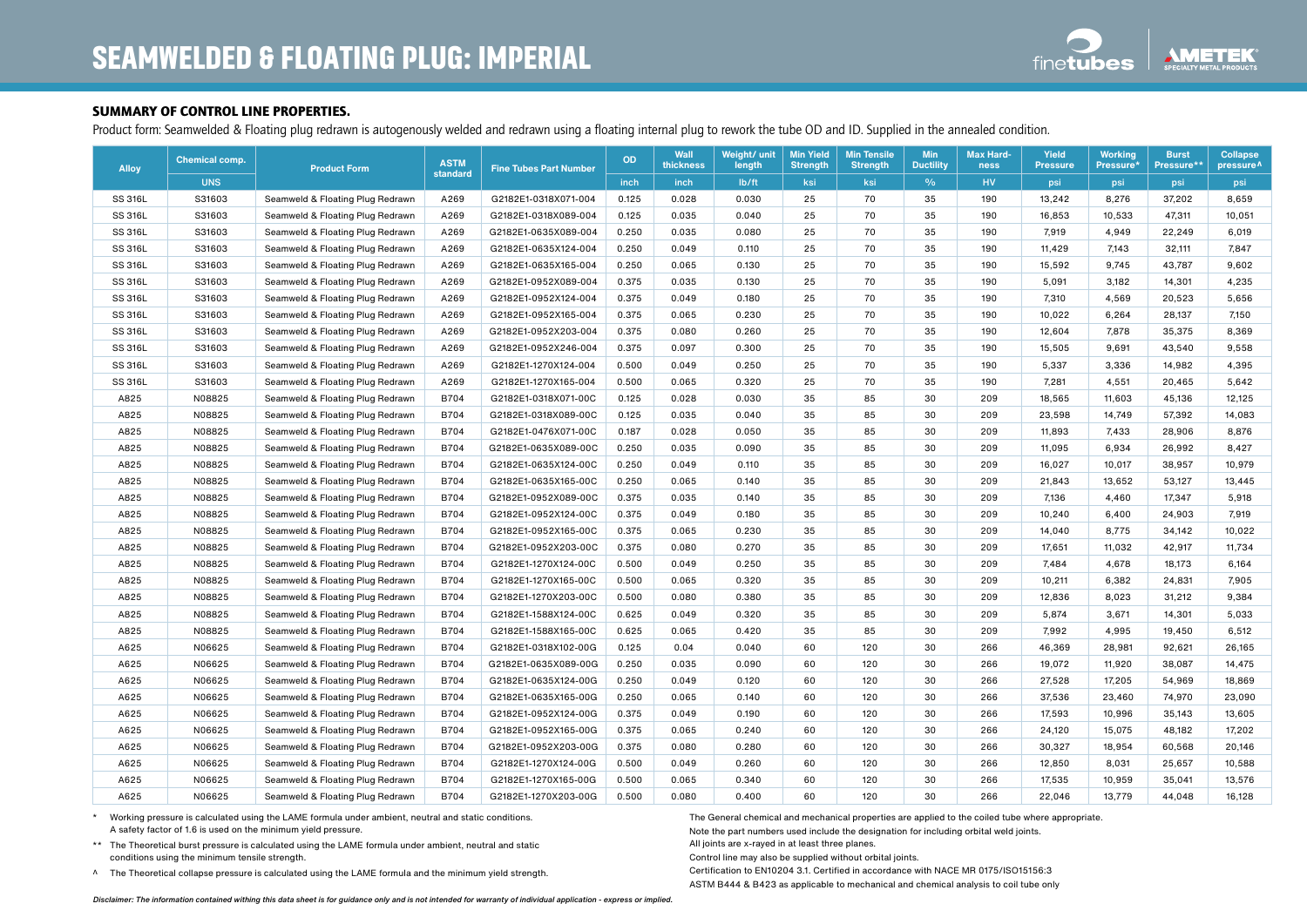

Product form: Seamwelded & Floating plug redrawn is autogenously welded and redrawn using a floating internal plug to rework the tube OD and ID. Supplied in the annealed condition.

| <b>Alloy</b>   | <b>Chemical comp.</b> | <b>Product Form</b>              | <b>ASTM</b><br>standard | <b>Fine Tubes Part Number</b> | <b>OD</b> | Wall<br>thick-<br>ness | Weight/ unit<br>length | <b>Min Yield</b><br><b>Strength</b> | <b>Min Tensile</b><br><b>Strength</b> | <b>Min</b><br><b>Ductility</b> | <b>Max</b><br><b>Hardness</b> | Yield<br><b>Pressure</b> | <b>Working</b><br>Pressure* | <b>Burst</b><br>pressure** | <b>Collapse</b><br>pressure <sup>^</sup> |
|----------------|-----------------------|----------------------------------|-------------------------|-------------------------------|-----------|------------------------|------------------------|-------------------------------------|---------------------------------------|--------------------------------|-------------------------------|--------------------------|-----------------------------|----------------------------|------------------------------------------|
|                | <b>UNS</b>            |                                  |                         |                               | mm        | mm                     | kg/m                   | <b>MPa</b>                          | <b>MPa</b>                            | $\frac{9}{6}$                  | <b>HV</b>                     | bars                     | bars                        | bars                       | <b>bars</b>                              |
| <b>SS 316L</b> | S31603                | Seamweld & Floating Plug Redrawn | A269                    | G2182E1-0318X071-004          | 3.18      | 0.71                   | 0.044                  | 172                                 | 483                                   | 35                             | 190                           | 913                      | 571                         | 2,565                      | 597                                      |
| <b>SS 316L</b> | S31603                | Seamweld & Floating Plug Redrawn | A269                    | G2182E1-0318X089-004          | 3.18      | 0.89                   | 0.051                  | 172                                 | 483                                   | 35                             | 190                           | 1,162                    | 726                         | 3,262                      | 693                                      |
| <b>SS 316L</b> | S31603                | Seamweld & Floating Plug Redrawn | A269                    | G2182E1-0635X089-004          | 6.35      | 0.89                   | 0.121                  | 172                                 | 483                                   | 35                             | 190                           | 546                      | 341                         | 1,534                      | 415                                      |
| <b>SS 316L</b> | S31603                | Seamweld & Floating Plug Redrawn | A269                    | G2182E1-0635X124-004          | 6.35      | 1.24                   | 0.158                  | 172                                 | 483                                   | 35                             | 190                           | 788                      | 493                         | 2,214                      | 541                                      |
| <b>SS 316L</b> | S31603                | Seamweld & Floating Plug Redrawn | A269                    | G2182E1-0635X165-004          | 6.35      | 1.65                   | 0.194                  | 172                                 | 483                                   | 35                             | 190                           | 1,075                    | 672                         | 3,019                      | 662                                      |
| <b>SS 316L</b> | S31603                | Seamweld & Floating Plug Redrawn | A269                    | G2182E1-0952X089-004          | 9.52      | 0.89                   | 0.192                  | 172                                 | 483                                   | 35                             | 190                           | 351                      | 219                         | 986                        | 292                                      |
| <b>SS 316L</b> | S31603                | Seamweld & Floating Plug Redrawn | A269                    | G2182E1-0952X124-004          | 9.52      | 1.24                   | 0.257                  | 172                                 | 483                                   | 35                             | 190                           | 504                      | 315                         | 1,415                      | 390                                      |
| <b>SS 316L</b> | S31603                | Seamweld & Floating Plug Redrawn | A269                    | G2182E1-0952X165-004          | 9.52      | 1.65                   | 0.325                  | 172                                 | 483                                   | 35                             | 190                           | 691                      | 432                         | 1,940                      | 493                                      |
| <b>SS 316L</b> | S31603                | Seamweld & Floating Plug Redrawn | A269                    | G2182E1-0952X203-004          | 9.52      | 2.03                   | 0.380                  | 172                                 | 483                                   | 35                             | 190                           | 869                      | 543                         | 2,439                      | 577                                      |
| <b>SS 316L</b> | S31603                | Seamweld & Floating Plug Redrawn | A269                    | G2182E1-0952X246-004          | 9.52      | 2.46                   | 0.434                  | 172                                 | 483                                   | 35                             | 190                           | 1,069                    | 668                         | 3,002                      | 659                                      |
| <b>SS 316L</b> | S31603                | Seamweld & Floating Plug Redrawn | A269                    | G2182E1-1270X124-004          | 12.70     | 1.24                   | 0.355                  | 172                                 | 483                                   | 35                             | 190                           | 368                      | 230                         | 1,033                      | 303                                      |
| <b>SS 316L</b> | S31603                | Seamweld & Floating Plug Redrawn | A269                    | G2182E1-1270X165-004          | 12.70     | 1.65                   | 0.456                  | 172                                 | 483                                   | 35                             | 190                           | 502                      | 314                         | 1,411                      | 389                                      |
| A825           | N08825                | Seamweld & Floating Plug Redrawn | <b>B704</b>             | G2182E1-0318X071-00C          | 3.18      | 0.71                   | 0.045                  | 241                                 | 586                                   | 30                             | 209                           | 1,280                    | 800                         | 3,112                      | 836                                      |
| A825           | N08825                | Seamweld & Floating Plug Redrawn | B704                    | G2182E1-0318X089-00C          | 3.18      | 0.89                   | 0.052                  | 241                                 | 586                                   | 30                             | 209                           | 1,627                    | 1,017                       | 3,957                      | 971                                      |
| A825           | N08825                | Seamweld & Floating Plug Redrawn | B704                    | G2182E1-0476X071-00C          | 4.76      | 0.71                   | 0.074                  | 241                                 | 586                                   | 30                             | 209                           | 820                      | 513                         | 1,993                      | 612                                      |
| A825           | N08825                | Seamweld & Floating Plug Redrawn | B704                    | G2182E1-0635X089-00C          | 6.35      | 0.89                   | 0.124                  | 241                                 | 586                                   | 30                             | 209                           | 765                      | 478                         | 1,861                      | 581                                      |
| A825           | N08825                | Seamweld & Floating Plug Redrawn | B704                    | G2182E1-0635X124-00C          | 6.35      | 1.24                   | 0.162                  | 241                                 | 586                                   | 30                             | 209                           | 1,105                    | 691                         | 2,686                      | 757                                      |
| A825           | N08825                | Seamweld & Floating Plug Redrawn | B704                    | G2182E1-0635X165-00C          | 6.35      | 1.65                   | 0.198                  | 241                                 | 586                                   | 30                             | 209                           | 1,506                    | 941                         | 3,663                      | 927                                      |
| A825           | N08825                | Seamweld & Floating Plug Redrawn | B704                    | G2182E1-0952X089-00C          | 9.52      | 0.89                   | 0.196                  | 241                                 | 586                                   | 30                             | 209                           | 492                      | 308                         | 1,196                      | 408                                      |
| A825           | N08825                | Seamweld & Floating Plug Redrawn | B704                    | G2182E1-0952X124-00C          | 9.52      | 1.24                   | 0.263                  | 241                                 | 586                                   | 30                             | 209                           | 706                      | 441                         | 1,717                      | 546                                      |
| A825           | N08825                | Seamweld & Floating Plug Redrawn | B704                    | G2182E1-0952X165-00C          | 9.52      | 1.65                   | 0.332                  | 241                                 | 586                                   | 30                             | 209                           | 968                      | 605                         | 2,354                      | 691                                      |
| A825           | N08825                | Seamweld & Floating Plug Redrawn | <b>B704</b>             | G2182E1-0952X203-00C          | 9.52      | 2.03                   | 0.389                  | 241                                 | 586                                   | 30                             | 209                           | 1,217                    | 761                         | 2,959                      | 809                                      |
| A825           | N08825                | Seamweld & Floating Plug Redrawn | B704                    | G2182E1-1270X124-00C          | 12.70     | 1.24                   | 0.363                  | 241                                 | 586                                   | 30                             | 209                           | 516                      | 323                         | 1,253                      | 425                                      |
| A825           | N08825                | Seamweld & Floating Plug Redrawn | B704                    | G2182E1-1270X165-00C          | 12.70     | 1.65                   | 0.466                  | 241                                 | 586                                   | 30                             | 209                           | 704                      | 440                         | 1,712                      | 545                                      |
| A825           | N08825                | Seamweld & Floating Plug Redrawn | <b>B704</b>             | G2182E1-1270X203-00C          | 12.70     | 2.03                   | 0.554                  | 241                                 | 586                                   | 30                             | 209                           | 885                      | 553                         | 2,152                      | 647                                      |
| A825           | N08825                | Seamweld & Floating Plug Redrawn | B704                    | G2182E1-1588X124-00C          | 15.88     | 1.24                   | 0.464                  | 241                                 | 586                                   | 30                             | 209                           | 405                      | 253                         | 986                        | 347                                      |
| A825           | N08825                | Seamweld & Floating Plug Redrawn | B704                    | G2182E1-1588X165-00C          | 15.88     | 1.65                   | 0.600                  | 241                                 | 586                                   | 30                             | 209                           | 551                      | 344                         | 1,341                      | 449                                      |
| A625           | N06625                | Seamweld & Floating Plug Redrawn | <b>B704</b>             | G2182E1-0318X102-00G          | 3.18      | 1.02                   | 0.058                  | 414                                 | 827                                   | 30                             | 266                           | 3,197                    | 1,998                       | 6,386                      | 1,804                                    |
| A625           | N06625                | Seamweld & Floating Plug Redrawn | <b>B704</b>             | G2182E1-0635X089-00G          | 6.35      | 0.89                   | 0.129                  | 414                                 | 827                                   | 30                             | 266                           | 1,315                    | 822                         | 2,626                      | 998                                      |
| A625           | N06625                | Seamweld & Floating Plug Redrawn | B704                    | G2182E1-0635X124-00G          | 6.35      | 1.24                   | 0.168                  | 414                                 | 827                                   | 30                             | 266                           | 1,898                    | 1,186                       | 3,790                      | 1,301                                    |
| A625           | N06625                | Seamweld & Floating Plug Redrawn | B704                    | G2182E1-0635X165-00G          | 6.35      | 1.65                   | 0.206                  | 414                                 | 827                                   | 30                             | 266                           | 2,588                    | 1,618                       | 5,169                      | 1,592                                    |
| A625           | N06625                | Seamweld & Floating Plug Redrawn | <b>B704</b>             | G2182E1-0952X124-00G          | 9.52      | 1.24                   | 0.272                  | 414                                 | 827                                   | 30                             | 266                           | 1,213                    | 758                         | 2,423                      | 938                                      |
| A625           | N06625                | Seamweld & Floating Plug Redrawn | B704                    | G2182E1-0952X165-00G          | 9.52      | 1.65                   | 0.344                  | 414                                 | 827                                   | 30                             | 266                           | 1,663                    | 1,039                       | 3,322                      | 1,186                                    |
| A625           | N06625                | Seamweld & Floating Plug Redrawn | B704                    | G2182E1-0952X203-00G          | 9.52      | 2.03                   | 0.403                  | 414                                 | 827                                   | 30                             | 266                           | 2,091                    | 1,307                       | 4,176                      | 1,389                                    |
| A625           | N06625                | Seamweld & Floating Plug Redrawn | <b>B704</b>             | G2182E1-1270X124-00G          | 12.70     | 1.24                   | 0.377                  | 414                                 | 827                                   | 30                             | 266                           | 886                      | 554                         | 1,769                      | 730                                      |
| A625           | N06625                | Seamweld & Floating Plug Redrawn | <b>B704</b>             | G2182E1-1270X165-00G          | 12.70     | 1.65                   | 0.484                  | 414                                 | 827                                   | 30                             | 266                           | 1,209                    | 756                         | 2,416                      | 936                                      |
| A625           | N06625                | Seamweld & Floating Plug Redrawn | <b>B704</b>             | G2182E1-1270X203-00G          | 12.70     | 2.03                   | 0.574                  | 414                                 | 827                                   | 30                             | 266                           | 1520                     | 950                         | 3,037                      | 1,112                                    |

\* Working pressure is calculated using the LAME formula under ambient, neutral and static conditions. A safety factor of 1.6 is used on the minimum yield pressure.

\*\* The Theoretical burst pressure is calculated using the LAME formula under ambient, neutral and static conditions using the minimum tensile strength.

^ The Theoretical collapse pressure is calculated using the LAME formula and the minimum yield strength.

Disclaimer: The information contained withing this data sheet is for guidance only and is not intended for warranty of individual application - express or implied. ASTM B444 & B423 as applicable to mechanical and chemical

The General chemical and mechanical properties are applied to the coiled tube where appropriate. Note the part numbers used include the designation for including orbital weld joints.

All joints are x-rayed in at least three planes.

Control line may also be supplied without orbital joints.

Certification to EN10204 3.1. Certified in accordance with NACE MR 0175/ISO15156:3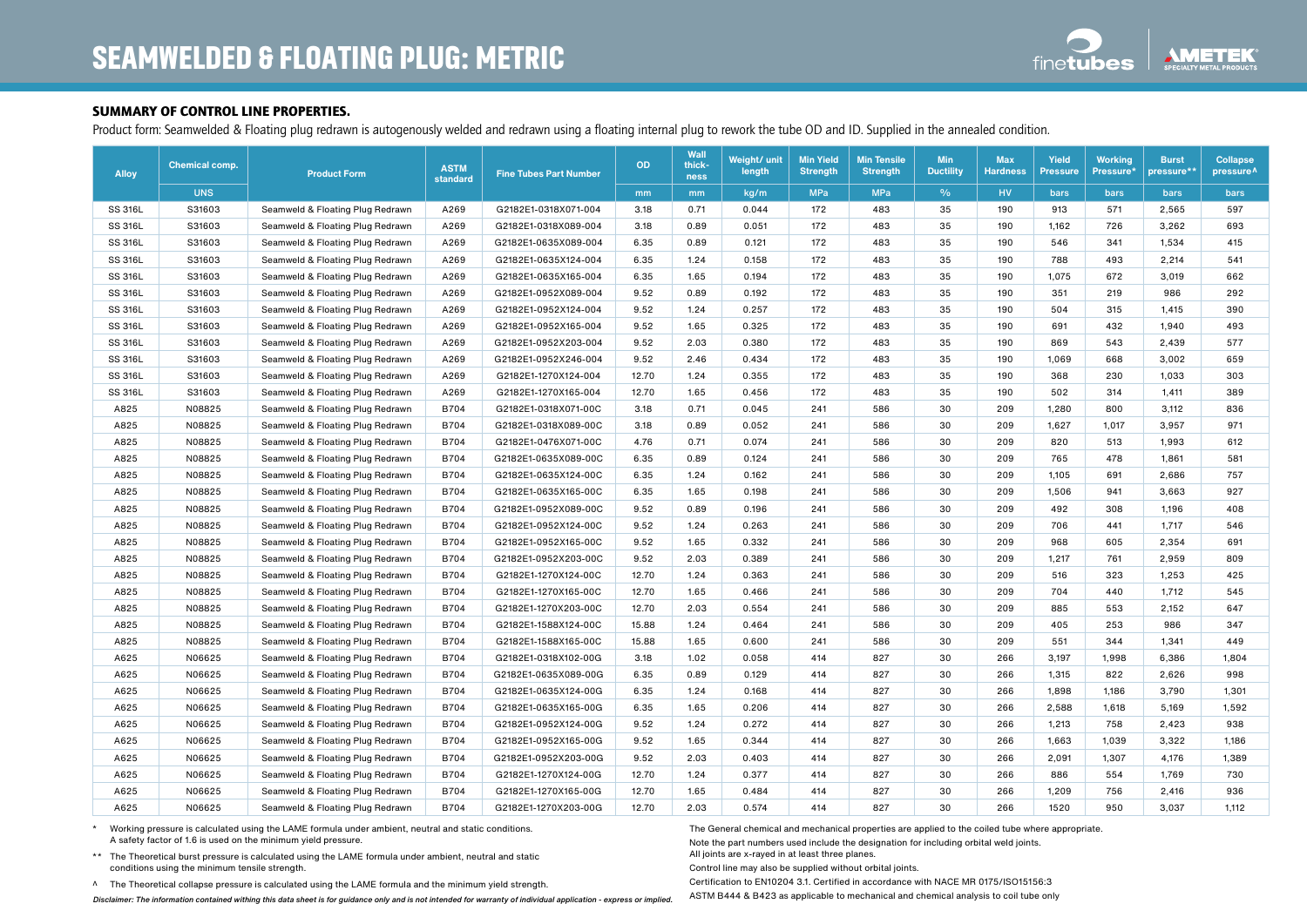

Product form: Seamless tubing is manufactured from extrusions. Supplied in the annealed condition.

| <b>Alloy</b>   | Chemical comp. | <b>Product Form</b> | <b>ASTM standard</b> | <b>Fine Tubes Part Number</b> | OD    | Wall<br>thickness | Weight/ unit<br>length | <b>Min Yield</b><br><b>Strength</b> | <b>Min Tensile</b><br><b>Strength</b> | <b>Min</b><br><b>Ductility</b> | <b>Max</b><br><b>Hardness</b> | Yield<br><b>Pressure</b> | <b>Working</b><br>Pressure* | <b>Burst</b><br>Pressure** | <b>Collapse</b><br>Pressure <sup>^</sup> |
|----------------|----------------|---------------------|----------------------|-------------------------------|-------|-------------------|------------------------|-------------------------------------|---------------------------------------|--------------------------------|-------------------------------|--------------------------|-----------------------------|----------------------------|------------------------------------------|
|                | <b>UNS</b>     |                     |                      |                               | inch  | inch              | lb/ft                  | ksi                                 | ksi                                   | $\frac{0}{0}$                  | <b>HV</b>                     | psi                      | psi                         | psi                        | psi                                      |
| <b>SS 316L</b> | S31603         | Seamless            | A269                 | G2182F1-0318X071-004          | 0.125 | 0.028             | 0.030                  | 25                                  | 70                                    | 35                             | 190                           | 13,242                   | 8276                        | 37,202                     | 8,659                                    |
| <b>SS 316L</b> | S31603         | Seamless            | A269                 | G2182F1-0318X089-004          | 0.125 | 0.035             | 0.040                  | 25                                  | 70                                    | 35                             | 190                           | 16,853                   | 10,533                      | 47,311                     | 10,051                                   |
| <b>SS 316L</b> | S31603         | Seamless            | A269                 | G2182F1-0635X089-004          | 0.250 | 0.035             | 0.080                  | 25                                  | 70                                    | 35                             | 190                           | 7,919                    | 4,949                       | 22,249                     | 6,019                                    |
| <b>SS 316L</b> | S31603         | Seamless            | A269                 | G2182F1-0635X124-004          | 0.250 | 0.049             | 0.110                  | 25                                  | 70                                    | 35                             | 190                           | 11,429                   | 7,143                       | 32,111                     | 7,847                                    |
| <b>SS 316L</b> | S31603         | Seamless            | A269                 | G2182F1-0635X165-004          | 0.250 | 0.065             | 0.130                  | 25                                  | 70                                    | 35                             | 190                           | 15,592                   | 9,745                       | 43,787                     | 9,602                                    |
| <b>SS 316L</b> | S31603         | Seamless            | A269                 | G2182F1-0952X089-004          | 0.375 | 0.035             | 0.130                  | 25                                  | 70                                    | 35                             | 190                           | 5,091                    | 3,182                       | 14,301                     | 4,235                                    |
| <b>SS 316L</b> | S31603         | Seamless            | A269                 | G2182F1-0952X124-004          | 0.375 | 0.049             | 0.180                  | 25                                  | 70                                    | 35                             | 190                           | 7,310                    | 4,569                       | 20,523                     | 5,656                                    |
| <b>SS 316L</b> | S31603         | Seamless            | A269                 | G2182F1-0952X165-004          | 0.375 | 0.065             | 0.230                  | 25                                  | 70                                    | 35                             | 190                           | 10,022                   | 6,264                       | 28,137                     | 7,150                                    |
| <b>SS 316L</b> | S31603         | Seamless            | A269                 | G2182F1-0952X203-004          | 0.375 | 0.080             | 0.260                  | 25                                  | 70                                    | 35                             | 190                           | 12,604                   | 7,878                       | 35,375                     | 8,369                                    |
| <b>SS 316L</b> | S31603         | Seamless            | A269                 | G2182F1-1270X124-004          | 0.500 | 0.049             | 0.300                  | 25                                  | 70                                    | 35                             | 190                           | 5,337                    | 3,336                       | 14,982                     | 4,395                                    |
| <b>SS 316L</b> | S31603         | Seamless            | A269                 | G2182F1-1270X165-004          | 0.500 | 0.065             | 0.250                  | 25                                  | 70                                    | 35                             | 190                           | 7,281                    | 4,551                       | 20,465                     | 5,642                                    |
| <b>SS 316L</b> | S31603         | Seamless            | A269                 | G2182F1-1270X203-004          | 0.500 | 0.080             | 0.320                  | 25                                  | 70                                    | 35                             | 190                           | 9,166                    | 5,729                       | 25,730                     | 6,701                                    |
| <b>SS 316L</b> | S31603         | Seamless            | A269                 | G2182F1-1588X124-004          | 0.625 | 0.049             | 0.030                  | 25                                  | 70                                    | 35                             | 190                           | 4,192                    | 2,620                       | 11,777                     | 3,597                                    |
| <b>SS 316L</b> | S31603         | Seamless            | A269                 | G2182F1-1588X165-004          | 0.625 | 0.065             | 0.040                  | 25                                  | 70                                    | 35                             | 190                           | 5,714                    | 3,571                       | 16,027                     | 4,641                                    |
| A825           | N08825         | Seamless            | B423                 | G2182F1-0318X089-00C          | 0.125 | 0.035             | 0.050                  | 35                                  | 85                                    | 30                             | 209                           | 23,598                   | 14,749                      | 57,392                     | 14,083                                   |
| A825           | N08825         | Seamless            | B423                 | G2182F1-0635X089-00C          | 0.250 | 0.035             | 0.090                  | 35                                  | 85                                    | 30                             | 209                           | 11,095                   | 6,934                       | 26,992                     | 8,427                                    |
| A825           | N08825         | Seamless            | B423                 | G2182F1-0635X124-00C          | 0.250 | 0.049             | 0.110                  | 35                                  | 85                                    | 30                             | 209                           | 16,027                   | 10,017                      | 38,957                     | 10,979                                   |
| A825           | N08825         | Seamless            | B423                 | G2182F1-0635X165-00C          | 0.250 | 0.065             | 0.140                  | 35                                  | 85                                    | 30                             | 209                           | 21,843                   | 13,652                      | 53,127                     | 13,445                                   |
| A825           | N08825         | Seamless            | B423                 | G2182F1-0952X089-00C          | 0.375 | 0.035             | 0.140                  | 35                                  | 85                                    | 30                             | 209                           | 7,136                    | 4,460                       | 17,347                     | 5,918                                    |
| A825           | N08825         | Seamless            | B423                 | G2182F1-0952X124-00C          | 0.375 | 0.049             | 0.180                  | 35                                  | 85                                    | 30                             | 209                           | 10,240                   | 6,400                       | 24,903                     | 7,919                                    |
| A825           | N08825         | Seamless            | B423                 | G2182F1-0952X165-00C          | 0.375 | 0.065             | 0.230                  | 35                                  | 85                                    | 30                             | 209                           | 14,040                   | 8,775                       | 34,142                     | 10,022                                   |
| A825           | N08825         | Seamless            | B423                 | G2182F1-0952X203-00C          | 0.375 | 0.080             | 0.270                  | 35                                  | 85                                    | 30                             | 209                           | 17,651                   | 11,032                      | 42,917                     | 11,734                                   |
| A825           | N08825         | Seamless            | B423                 | G2182F1-1270X124-00C          | 0.500 | 0.049             | 0.250                  | 35                                  | 85                                    | 30                             | 209                           | 7,484                    | 4,678                       | 18,173                     | 6,164                                    |
| A825           | N08825         | Seamless            | B423                 | G2182F1-1270X165-00C          | 0.500 | 0.065             | 0.320                  | 35                                  | 85                                    | 30                             | 209                           | 10,211                   | 6,382                       | 24,831                     | 7,905                                    |
| A825           | N08825         | Seamless            | B423                 | G2182F1-1270X203-00C          | 0.500 | 0.080             | 0.380                  | 35                                  | 85                                    | 30                             | 209                           | 12,836                   | 8,023                       | 31,212                     | 9,384                                    |
| A625           | N06625         | Seamless            | B444                 | G2182F1-0635X089-00G          | 0.250 | 0.035             | 0.320                  | 60                                  | 120                                   | 30                             | 266                           | 19,072                   | 11,920                      | 38,087                     | 14,475                                   |
| A625           | N06625         | Seamless            | B444                 | G2182F1-0635X124-00G          | 0.250 | 0.049             | 0.420                  | 60                                  | 120                                   | 30                             | 266                           | 27,528                   | 17,205                      | 54,969                     | 18,869                                   |
| A625           | N06625         | Seamless            | B444                 | G2182F1-0635X165-00G          | 0.250 | 0.065             | 0.040                  | 60                                  | 120                                   | 30                             | 266                           | 37,536                   | 23,460                      | 74,970                     | 23,090                                   |
| A625           | N06625         | Seamless            | B444                 | G2182F1-0635X203-00G          | 0.250 | 0.08              | 0.090                  | 60                                  | 120                                   | 30                             | 266                           | 46,224                   | 28,890                      | 92,331                     | 26,121                                   |
| A625           | N06625         | Seamless            | B444                 | G2182F1-0952X124-00G          | 0.375 | 0.049             | 0.120                  | 60                                  | 120                                   | 30                             | 266                           | 17,593                   | 10,996                      | 35,143                     | 13,605                                   |
| A625           | N06625         | Seamless            | B444                 | G2182F1-0952X165-00G          | 0.375 | 0.065             | 0.140                  | 60                                  | 120                                   | 30                             | 266                           | 24,120                   | 15,075                      | 48,182                     | 17,202                                   |
| A625           | N06625         | Seamless            | B444                 | G2182F1-0952X203-00G          | 0.375 | 0.080             | 0.190                  | 60                                  | 120                                   | 30                             | 266                           | 30,327                   | 18,954                      | 60,568                     | 20,146                                   |
| A625           | N06625         | Seamless            | B444                 | G2182F1-1270X124-00G          | 0.500 | 0.049             | 0.240                  | 60                                  | 120                                   | 30                             | 266                           | 12,850                   | 8,031                       | 25,657                     | 10,588                                   |
| A625           | N06625         | Seamless            | B444                 | G2182F1-1270X165-00G          | 0.500 | 0.065             | 0.280                  | 60                                  | 120                                   | 30                             | 266                           | 17,535                   | 10,959                      | 35,041                     | 13,576                                   |
| A625           | N06625         | Seamless            | B444                 | G2182F1-1270X203-00G          | 0.500 | 0.080             | 0.260                  | 60                                  | 120                                   | 30                             | 266                           | 22,046                   | 13,779                      | 44,048                     | 16,128                                   |

\* Working pressure is calculated using the LAME formula under ambient, neutral and static conditions. A safety factor of 1.6 is used on the minimum yield pressure.

The General chemical and mechanical properties are applied to the coiled tube where appropriate.

Note the part numbers used include the designation for including orbital weld joints.

All joints are x-rayed in at least three planes.

Control line may also be supplied without orbital joints.

Certification to EN10204 3.1. Certified in accordance with NACE MR 0175/ISO15156:3

ASTM B444 & B423 as applicable to mechanical and chemical analysis to coil tube only

\*\* The Theoretical burst pressure is calculated using the LAME formula under ambient, neutral and static conditions using the minimum tensile strength.

^ The Theoretical collapse pressure is calculated using the LAME formula and the minimum yield strength.

The pressure calculation information is provided for guidance only and is not intended for design.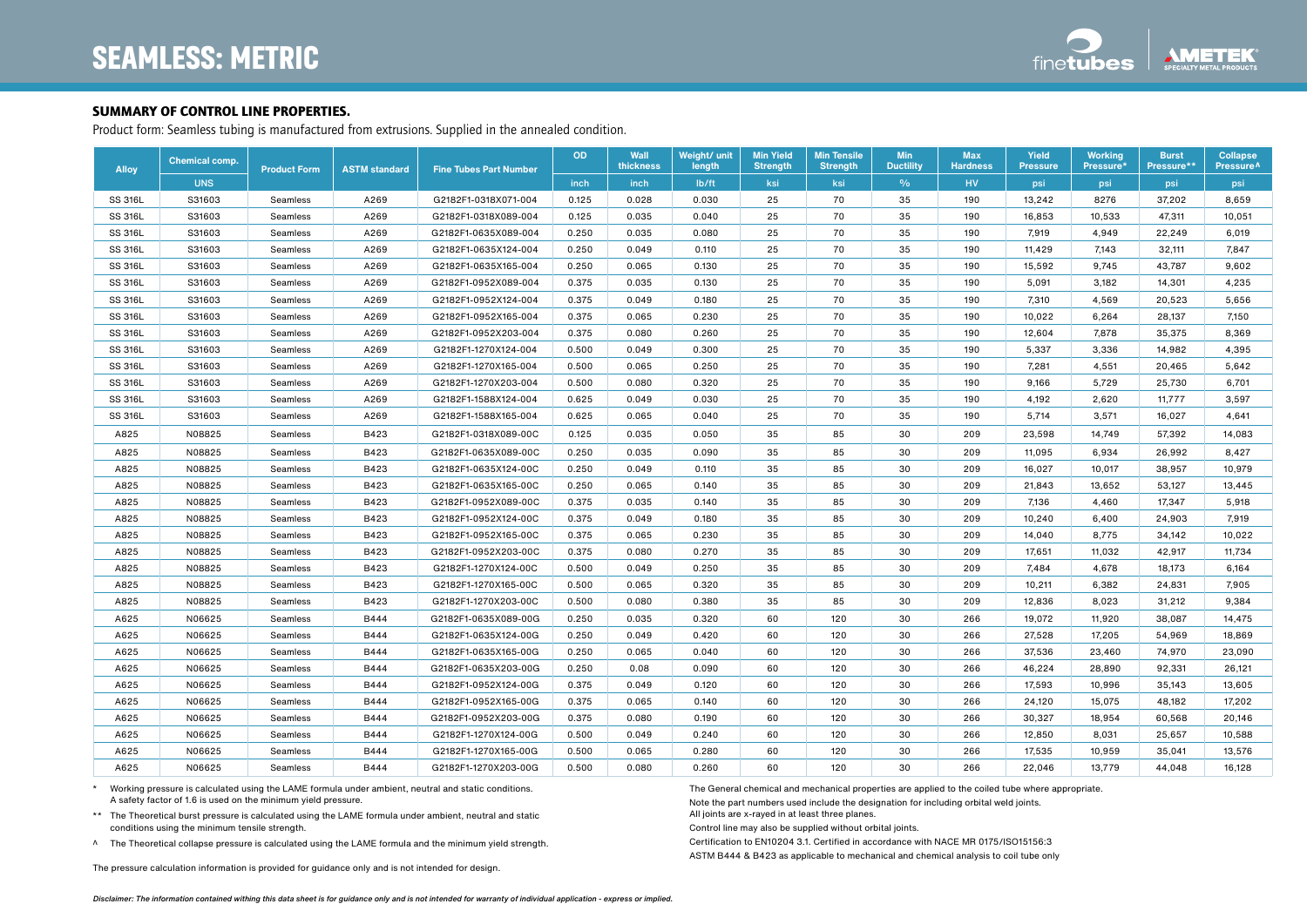

Product form: Seamless tubing is manufactured from extrusions. Supplied in the annealed condition.

| <b>Alloy</b>   | Chemical comp. | <b>Product Form</b> | <b>ASTM standard</b> | <b>Fine Tubes Part Number</b> | <b>OD</b> | Wall<br>thickness | Weight/ unit<br>length | <b>Min Yield</b><br><b>Strength</b> | <b>Min Tensile</b><br><b>Strength</b> | <b>Min</b><br><b>Ductility</b> | <b>Max</b><br><b>Hardness</b> | Yield<br><b>Pressure</b> | Working<br>Pressure* | <b>Burst</b><br>Pressure** | <b>Collapse</b><br>Pressure <sup>^</sup> |
|----------------|----------------|---------------------|----------------------|-------------------------------|-----------|-------------------|------------------------|-------------------------------------|---------------------------------------|--------------------------------|-------------------------------|--------------------------|----------------------|----------------------------|------------------------------------------|
|                | <b>UNS</b>     |                     |                      |                               | mm        | mm                | kg/m                   | <b>MPa</b>                          | <b>MPa</b>                            | $\frac{0}{0}$                  | <b>HV</b>                     | bars                     | bars                 | <b>bars</b>                | bars                                     |
| <b>SS 316L</b> | S31603         | Seamless            | A269                 | G2182F1-0318X071-004          | 3.18      | 0.71              | 0.044                  | 172                                 | 483                                   | 35                             | 190                           | 913                      | 571                  | 2,565                      | 597                                      |
| <b>SS 316L</b> | S31603         | Seamless            | A269                 | G2182F1-0318X089-004          | 3.18      | 0.89              | 0.051                  | 172                                 | 483                                   | 35                             | 190                           | 1,162                    | 726                  | 3,262                      | 693                                      |
| <b>SS 316L</b> | S31603         | Seamless            | A269                 | G2182F1-0635X089-004          | 6.35      | 0.89              | 0.121                  | 172                                 | 483                                   | 35                             | 190                           | 546                      | 341                  | 1,534                      | 415                                      |
| <b>SS 316L</b> | S31603         | Seamless            | A269                 | G2182F1-0635X124-004          | 6.35      | 1.24              | 0.158                  | 172                                 | 483                                   | 35                             | 190                           | 788                      | 493                  | 2,214                      | 541                                      |
| <b>SS 316L</b> | S31603         | Seamless            | A269                 | G2182F1-0635X165-004          | 6.35      | 1.65              | 0.194                  | 172                                 | 483                                   | 35                             | 190                           | 1,075                    | 672                  | 3,019                      | 662                                      |
| <b>SS 316L</b> | S31603         | Seamless            | A269                 | G2182F1-0952X089-004          | 9.52      | 0.89              | 0.192                  | 172                                 | 483                                   | 35                             | 190                           | 351                      | 219                  | 986                        | 292                                      |
| <b>SS 316L</b> | S31603         | Seamless            | A269                 | G2182F1-0952X124-004          | 9.52      | 1.24              | 0.257                  | 172                                 | 483                                   | 35                             | 190                           | 504                      | 315                  | 1,415                      | 390                                      |
| <b>SS 316L</b> | S31603         | Seamless            | A269                 | G2182F1-0952X165-004          | 9.52      | 1.65              | 0.325                  | 172                                 | 483                                   | 35                             | 190                           | 691                      | 432                  | 1,940                      | 493                                      |
| <b>SS 316L</b> | S31603         | Seamless            | A269                 | G2182F1-0952X203-004          | 9.52      | 2.03              | 0.380                  | 172                                 | 483                                   | 35                             | 190                           | 869                      | 543                  | 2,439                      | 577                                      |
| <b>SS 316L</b> | S31603         | Seamless            | A269                 | G2182F1-1270X124-004          | 12.70     | 1.24              | 0.355                  | 172                                 | 483                                   | 35                             | 190                           | 368                      | 230                  | 1,033                      | 303                                      |
| <b>SS 316L</b> | S31603         | Seamless            | A269                 | G2182F1-1270X165-004          | 12.70     | 1.65              | 0.456                  | 172                                 | 483                                   | 35                             | 190                           | 502                      | 314                  | 1,411                      | 389                                      |
| <b>SS 316L</b> | S31603         | Seamless            | A269                 | G2182F1-1270X203-004          | 12.70     | 2.03              | 0.542                  | 172                                 | 483                                   | 35                             | 190                           | 632                      | 395                  | 1,774                      | 462                                      |
| <b>SS 316L</b> | S31603         | Seamless            | A269                 | G2182F1-1588X124-004          | 15.88     | 1.24              | 0.454                  | 172                                 | 483                                   | 35                             | 190                           | 289                      | 181                  | 812                        | 248                                      |
| <b>SS 316L</b> | S31603         | Seamless            | A269                 | G2182F1-1588X165-004          | 15.88     | 1.65              | 0.587                  | 172                                 | 483                                   | 35                             | 190                           | 394                      | 246                  | 1,105                      | 320                                      |
| A825           | N08825         | Seamless            | B423                 | G2182F1-0318X089-00C          | 3.18      | 0.89              | 0.052                  | 241                                 | 586                                   | 30                             | 209                           | 1,627                    | 1,017                | 3,957                      | 971                                      |
| A825           | N08825         | Seamless            | B423                 | G2182F1-0635X089-00C          | 6.35      | 0.89              | 0.124                  | 241                                 | 586                                   | 30                             | 209                           | 765                      | 478                  | 1,861                      | 581                                      |
| A825           | N08825         | Seamless            | B423                 | G2182F1-0635X124-00C          | 6.35      | 1.24              | 0.162                  | 241                                 | 586                                   | 30                             | 209                           | 1,105                    | 691                  | 2,686                      | 757                                      |
| A825           | N08825         | Seamless            | B423                 | G2182F1-0635X165-00C          | 6.35      | 1.65              | 0.198                  | 241                                 | 586                                   | 30                             | 209                           | 1,506                    | 941                  | 3,663                      | 927                                      |
| A825           | N08825         | Seamless            | B423                 | G2182F1-0952X089-00C          | 9.52      | 0.89              | 0.196                  | 241                                 | 586                                   | 30                             | 209                           | 492                      | 308                  | 1,196                      | 408                                      |
| A825           | N08825         | Seamless            | B423                 | G2182F1-0952X124-00C          | 9.52      | 1.24              | 0.263                  | 241                                 | 586                                   | 30                             | 209                           | 706                      | 441                  | 1,717                      | 546                                      |
| A825           | N08825         | Seamless            | B423                 | G2182F1-0952X165-00C          | 9.52      | 1.65              | 0.332                  | 241                                 | 586                                   | 30                             | 209                           | 968                      | 605                  | 2,354                      | 691                                      |
| A825           | N08825         | Seamless            | B423                 | G2182F1-0952X203-00C          | 9.52      | 2.03              | 0.389                  | 241                                 | 586                                   | 30                             | 209                           | 1,217                    | 761                  | 2,959                      | 809                                      |
| A825           | N08825         | Seamless            | B423                 | G2182F1-1270X124-00C          | 12.70     | 1.24              | 0.363                  | 241                                 | 586                                   | 30                             | 209                           | 516                      | 323                  | 1,253                      | 425                                      |
| A825           | N08825         | Seamless            | B423                 | G2182F1-1270X165-00C          | 12.70     | 1.65              | 0.466                  | 241                                 | 586                                   | 30                             | 209                           | 704                      | 440                  | 1,712                      | 545                                      |
| A825           | N08825         | Seamless            | B423                 | G2182F1-1270X203-00C          | 12.70     | 2.03              | 0.554                  | 241                                 | 586                                   | 30                             | 209                           | 885                      | 553                  | 2,152                      | 647                                      |
| A625           | N06625         | Seamless            | B444                 | G2182F1-0635X089-00G          | 6.35      | 0.89              | 0.129                  | 414                                 | 827                                   | 30                             | 266                           | 1,315                    | 822                  | 2,626                      | 998                                      |
| A625           | N06625         | Seamless            | B444                 | G2182F1-0635X124-00G          | 6.35      | 1.24              | 0.168                  | 414                                 | 827                                   | 30                             | 266                           | 1,898                    | 1,186                | 3,790                      | 1,301                                    |
| A625           | N06625         | Seamless            | B444                 | G2182F1-0635X165-00G          | 6.35      | 1.65              | 0.206                  | 414                                 | 827                                   | 30                             | 266                           | 2,588                    | 1,618                | 5,169                      | 1,592                                    |
| A625           | N06625         | Seamless            | <b>B444</b>          | G2182F1-0635X203-00G          | 6.35      | 2.03              | 0.233                  | 414                                 | 827                                   | 30                             | 266                           | 3,187                    | 1,992                | 6,366                      | 1,801                                    |
| A625           | N06625         | Seamless            | B444                 | G2182F1-0952X124-00G          | 9.52      | 1.24              | 0.272                  | 414                                 | 827                                   | 30                             | 266                           | 1,213                    | 758                  | 2,423                      | 938                                      |
| A625           | N06625         | Seamless            | <b>B444</b>          | G2182F1-0952X165-00G          | 9.52      | 1.65              | 0.344                  | 414                                 | 827                                   | 30                             | 266                           | 1,663                    | 1,039                | 3,322                      | 1,186                                    |
| A625           | N06625         | Seamless            | B444                 | G2182F1-0952X203-00G          | 9.52      | 2.03              | 0.403                  | 414                                 | 827                                   | 30                             | 266                           | 2,091                    | 1,307                | 4,176                      | 1,389                                    |
| A625           | N06625         | Seamless            | B444                 | G2182F1-1270X124-00G          | 12.70     | 1.24              | 0.377                  | 414                                 | 827                                   | 30                             | 266                           | 886                      | 554                  | 1,769                      | 730                                      |
| A625           | N06625         | Seamless            | B444                 | G2182F1-1270X165-00G          | 12.70     | 1.65              | 0.484                  | 414                                 | 827                                   | 30                             | 266                           | 1,209                    | 756                  | 2,416                      | 936                                      |
| A625           | N06625         | Seamless            | B444                 | G2182F1-1270X203-00G          | 12.70     | 2.03              | 0.574                  | 414                                 | 827                                   | 30                             | 266                           | 1,520                    | 950                  | 3,037                      | 1,112                                    |

\* Working pressure is calculated using the LAME formula under ambient, neutral and static conditions. A safety factor of 1.6 is used on the minimum yield pressure.

The General chemical and mechanical properties are applied to the coiled tube where appropriate.

Note the part numbers used include the designation for including orbital weld joints.

All joints are x-rayed in at least three planes.

Control line may also be supplied without orbital joints.

Certification to EN10204 3.1. Certified in accordance with NACE MR 0175/ISO15156:3

ASTM B444 & B423 as applicable to mechanical and chemical analysis to coil tube only

\*\* The Theoretical burst pressure is calculated using the LAME formula under ambient, neutral and static conditions using the minimum tensile strength.

^ The Theoretical collapse pressure is calculated using the LAME formula and the minimum yield strength.

The pressure calculation information is provided for guidance only and is not intended for design.